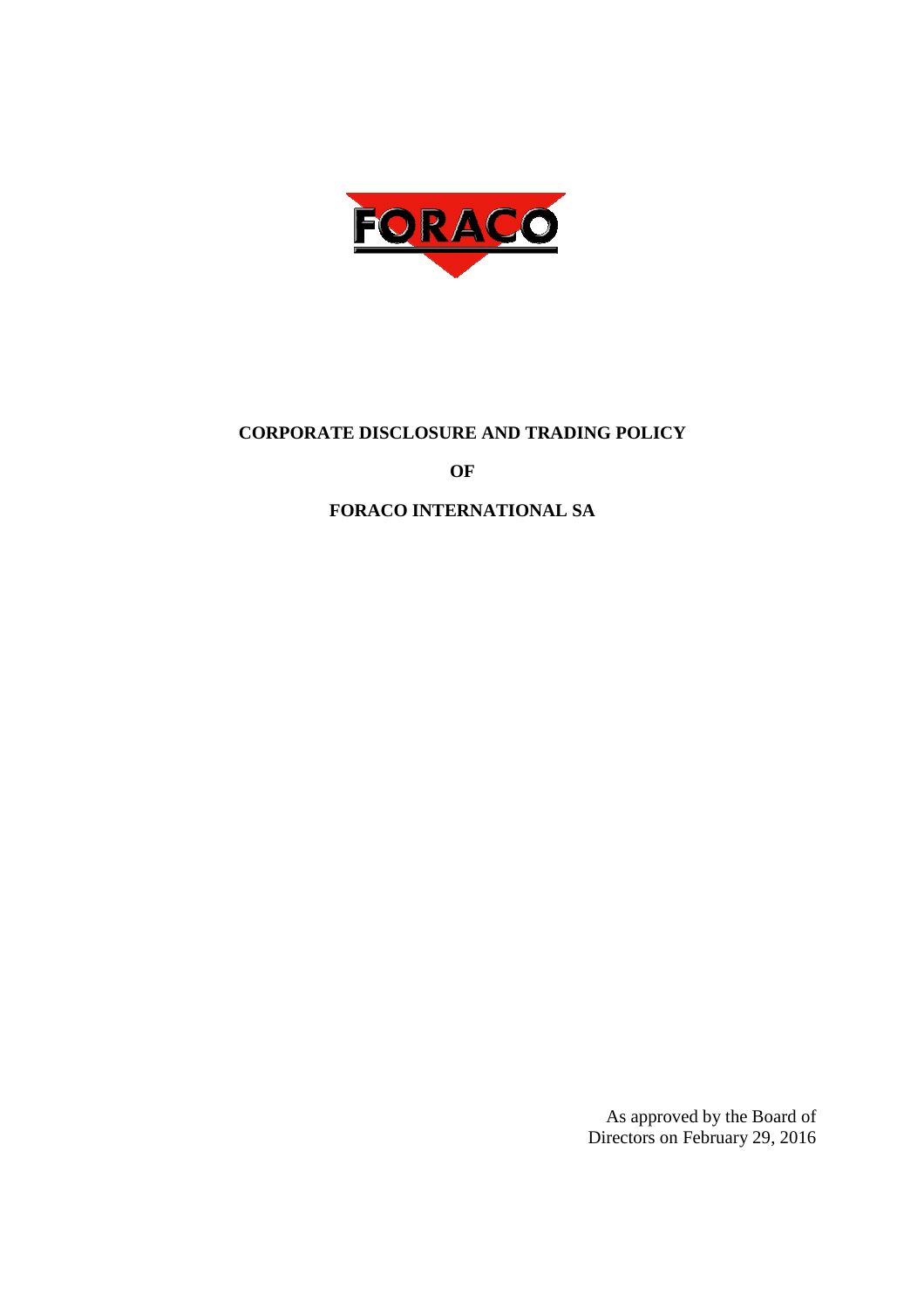## **TABLE OF CONTENTS**

| I.   |     |                                                                      |  |
|------|-----|----------------------------------------------------------------------|--|
|      | 1.1 |                                                                      |  |
|      | 1.2 |                                                                      |  |
| II.  |     | DISCLOSURE COMMITTEE AND AUTHORIZED                                  |  |
|      | 2.1 |                                                                      |  |
|      | 2.2 |                                                                      |  |
| III. |     | <b>GENERAL PRINCIPLES REGARDING MATERIAL</b>                         |  |
|      | 3.1 | Material Information will be Generally Disclosed by Press Release  3 |  |
|      | 3.2 |                                                                      |  |
|      | 3.3 |                                                                      |  |
|      | 3.4 |                                                                      |  |
|      | 3.5 |                                                                      |  |
|      | 3.6 |                                                                      |  |
|      | 3.7 |                                                                      |  |
| IV.  |     |                                                                      |  |
|      | 4.1 | Undisclosed Material Information Must Be Kept Confidential  6        |  |
|      | 4.2 |                                                                      |  |
|      | 4.3 |                                                                      |  |
|      | 4.4 |                                                                      |  |
| V.   |     | RESTRICTIONS ON TRADING AND "TIPPING"; TRADING                       |  |
|      | 5.1 |                                                                      |  |
|      | 5.2 |                                                                      |  |
|      | 5.3 |                                                                      |  |
|      | 5.4 |                                                                      |  |
|      | 5.5 |                                                                      |  |
|      | 5.6 |                                                                      |  |
| VI.  |     |                                                                      |  |
|      | 6.1 |                                                                      |  |
|      | 6.2 |                                                                      |  |
|      | 6.3 |                                                                      |  |
|      | 6.4 | <b>News Conferences and Analyst Conference Calls; Communication</b>  |  |
|      |     |                                                                      |  |
|      | 6.5 |                                                                      |  |
|      | 6.6 |                                                                      |  |
|      |     |                                                                      |  |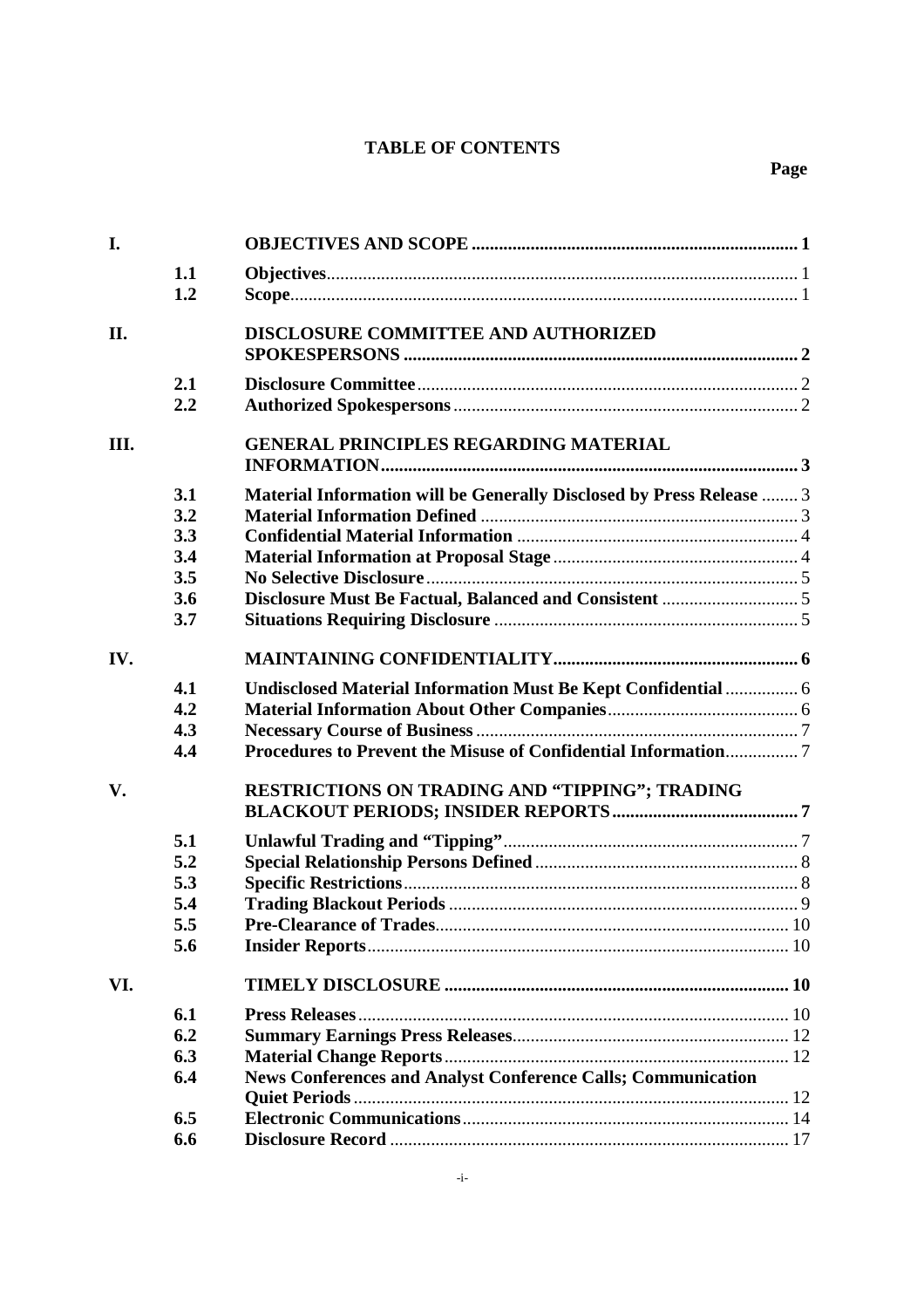## **TABLE OF CONTENTS** (continued)

|       | 7.1 |                                                                   |  |
|-------|-----|-------------------------------------------------------------------|--|
| VIII. |     | <b>GUIDELINES FOR AUTHORIZED SPOKESPERSONS  17</b>                |  |
|       | 8.1 | <b>Private Briefings with Securities Professionals (Including</b> |  |
|       |     |                                                                   |  |
|       | 8.2 |                                                                   |  |
|       | 8.3 |                                                                   |  |
|       | 8.4 |                                                                   |  |
|       | 8.5 |                                                                   |  |
|       | 8.6 |                                                                   |  |
| IX.   |     |                                                                   |  |
|       | 9.1 |                                                                   |  |
|       | 9.2 |                                                                   |  |
|       | 9.3 |                                                                   |  |
|       | 9.4 |                                                                   |  |
|       | 9.5 |                                                                   |  |
|       |     |                                                                   |  |

| Appendix A Glossary |                                                                         |
|---------------------|-------------------------------------------------------------------------|
|                     | Appendix B Examples of Potentially Material Information                 |
|                     | Appendix C Communications in the Necessary Course of Business           |
|                     | Appendix D Treatment of Confidential Information                        |
|                     | Appendix E Filing Insider Reports                                       |
|                     | Appendix F Contacts with Securities Professionals (Including Analysts), |
|                     | Investors and the Media                                                 |
|                     | Appardix G Corporate Disclosure and Trading Policy Acknowledgement      |

Appendix G Corporate Disclosure and Trading Policy Acknowledgement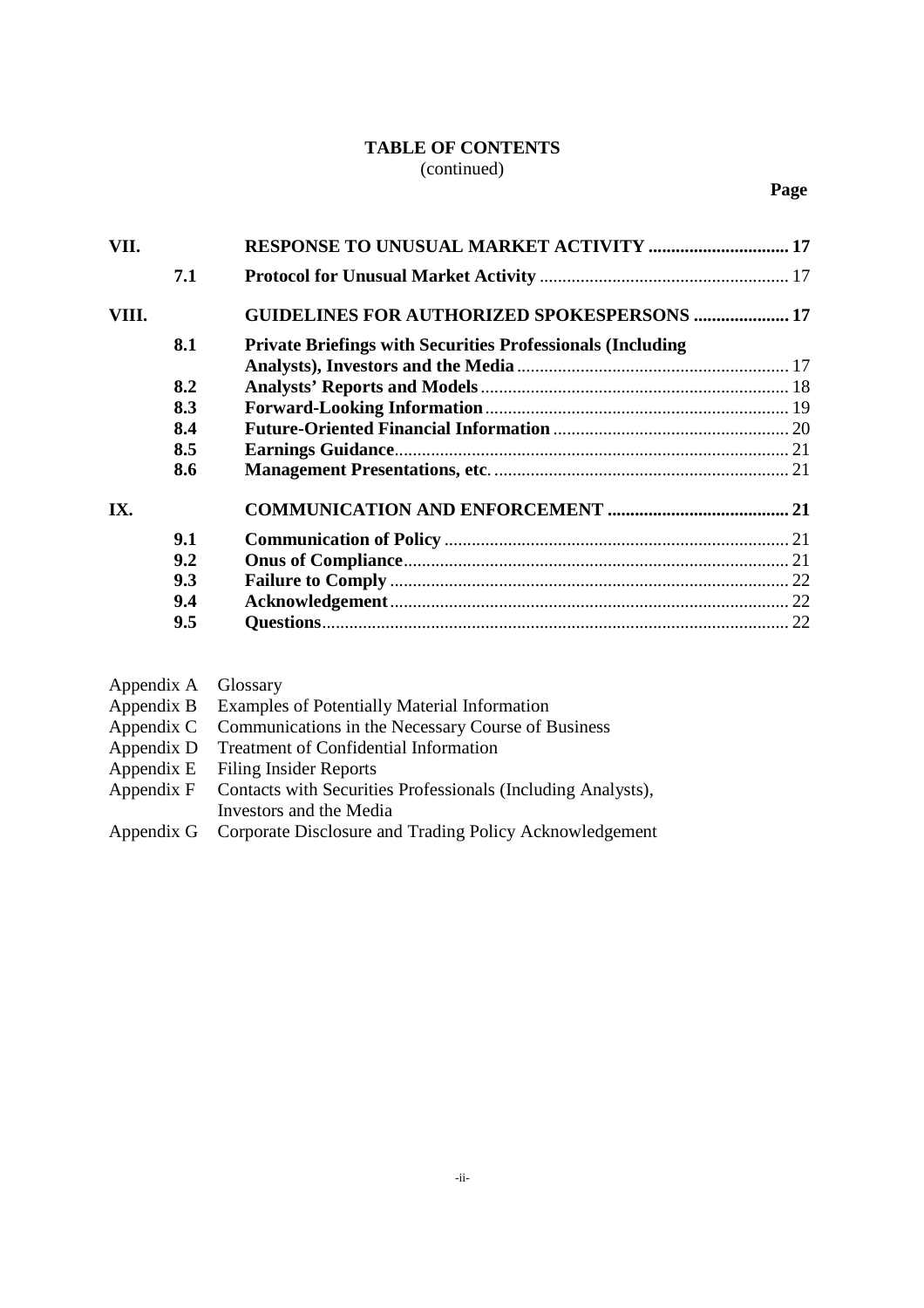## **I. OBJECTIVES AND SCOPE**

### **1.1 Objectives**

Foraco International SA (the "Company") is committed to best practices in making timely and accurate disclosure of all *material information* and providing fair and equal access to *material information.*

The purpose of this policy is to identify the legal and ethical obligations related to the proper and effective disclosure of corporate information and the trading of securities with that information. The Company's reputation for integrity, its shareholders, the market generally and securities regulators all require the Company and its directors, officers, employees and consultants, as well as anyone in a "*special relationship*" with the Company and "tippees" thereof, to provide appropriate disclosure of material information when it is proper to do so, and to prevent unjust benefit from using such information.

It is the Company's goal to raise awareness among the board of directors, management, employees and consultants of the need for a commitment to the timely, factual, accurate and broad dissemination of material information, in accordance with all applicable legal and regulatory requirements to enable orderly behaviour in the market, and of the need for a commitment to trade (including the grant or exercise of stock options and warrants as well as buying and selling the Company's shares or other securities) only when proper to do so.

Trading any securities while there is material, non-public information relating to the Company may, under Canadian and U.S. securities laws, result in liability for the Company and for the individual involved.

This policy explains the Company's disclosure and trading policies and practices. Italicized words used in this policy (including the Appendices) have the meanings set out in **Appendix A – Glossary**.

#### **1.2 Scope**

This policy applies to:

- all *directors, officers*, employees and consultants of the Company and/or its *affiliates,*
- those *associated* with them, including their household members, trading accounts, holding companies and investment companies,
- all authorized spokespersons of the Company, and

Restrictions on trading and communicating non-public material information under applicable law applies to anyone in a "*special relationship*" (as defined by the Securities Act (Ontario) and in the other jurisdictions where the Company is a reporting issuer) with the Company (including spouses, relatives, holding companies and "tippees" thereof).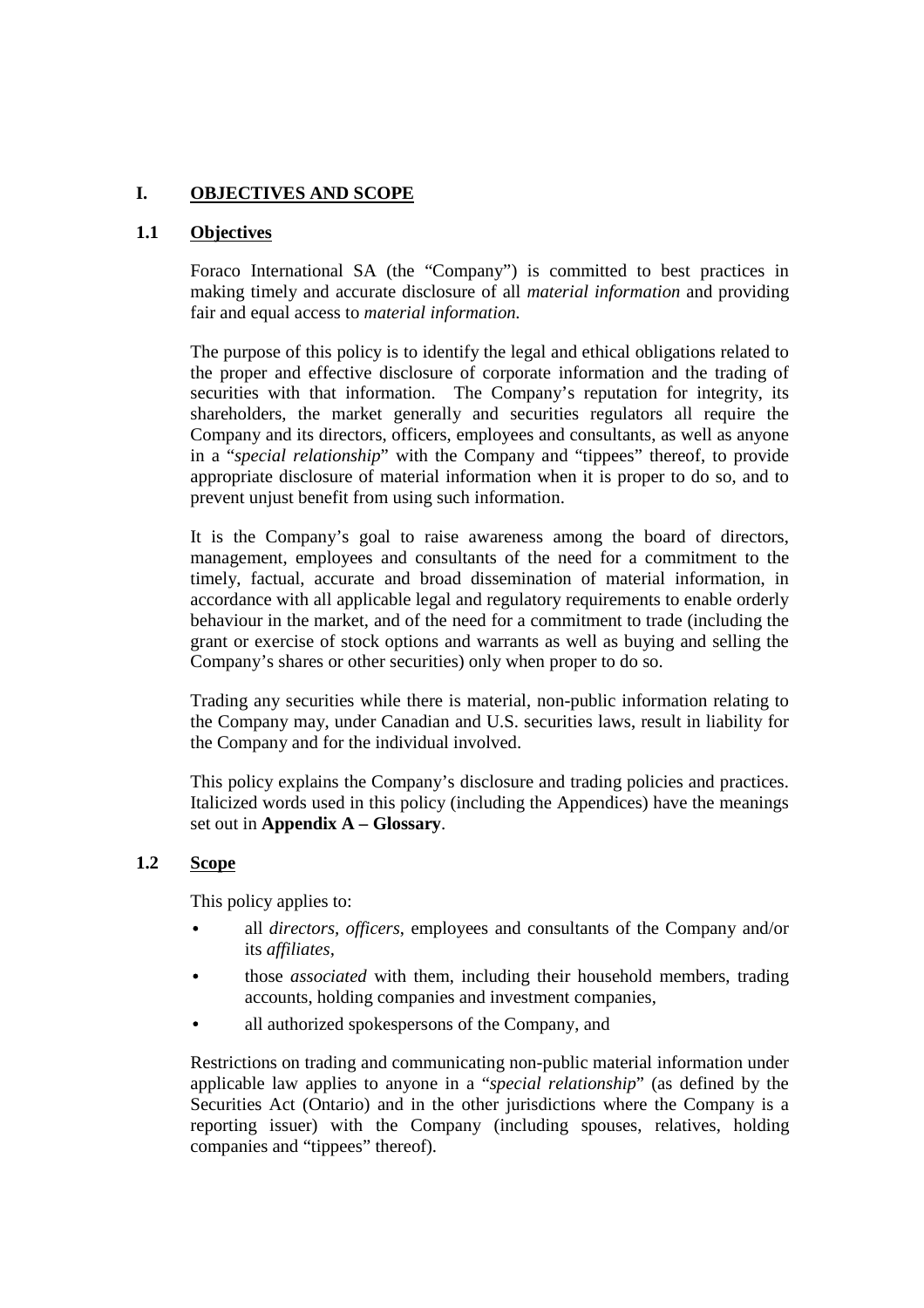This policy applies to all oral and written statements, including statements made in:

- documents filed with securities regulators and stock exchanges,
- communications to shareholders,
- press releases,
- interviews with securities professionals (including analysts), institutional or other investors and the media,
- speeches, press conferences and management presentations, and
- information posted on the Company's website or other online networks, electronic mail (e-mail) and other electronic communications.

## **II. DISCLOSURE COMMITTEE AND AUTHORIZED SPOKESPERSONS**

## **2.1 Disclosure Committee**

The Company has established a Disclosure Committee (hereinafter referred to as the "Disclosure Committee") to oversee the implementation of this policy and to monitor its effectiveness. The members of the Disclosure Committee are: Chief Executive Officer ("CEO"), Vice-Chief Executive Officer ("Vice-CEO") and Senior Vice-President North America. The Disclosure Committee and Corporate Communication Officer must be kept informed of all significant Company developments. All *insiders* with knowledge of *material information* that has not been disclosed must notify the CEO and the Vice-CEO (or another member of the Disclosure Committee). The Disclosure Committee decides if information is material, and if so, will institute a *Blackout Period* (See **Section 5.4 – Trading Blackout Periods**), if appropriate, and determine when the *material information* should be disclosed. It may also decide to keep *material information* confidential in restricted circumstances. See **Section 3.3 – Confidential Material Information.**

## **2.2 Authorized Spokespersons**

It is important for the Company to monitor and control information conveyed to the public. Accordingly, only the following persons may discuss *material information* with securities professionals (including analysts), institutional or other investors and the media: CEO and Vice-CEO, Corporate Communication Officer and any other *director or officer* of the Company from time to time designated by any of the foregoing persons to respond to, or assist in responding to, specific enquiries as necessary or appropriate. These individuals will be briefed on appropriate responses to market rumours and leading questions. See **Part VIII – Guidelines for Authorized Spokespersons.**

*Directors, officers,* **employees and consultants who are not authorized spokespersons must not respond to inquiries from securities professionals (including analysts), institutional or other investors or the media, personally, over the telephone, by e-mail, other online method, or otherwise.** Any inquiries must be referred immediately to the CEO and/or the Vice-CEO.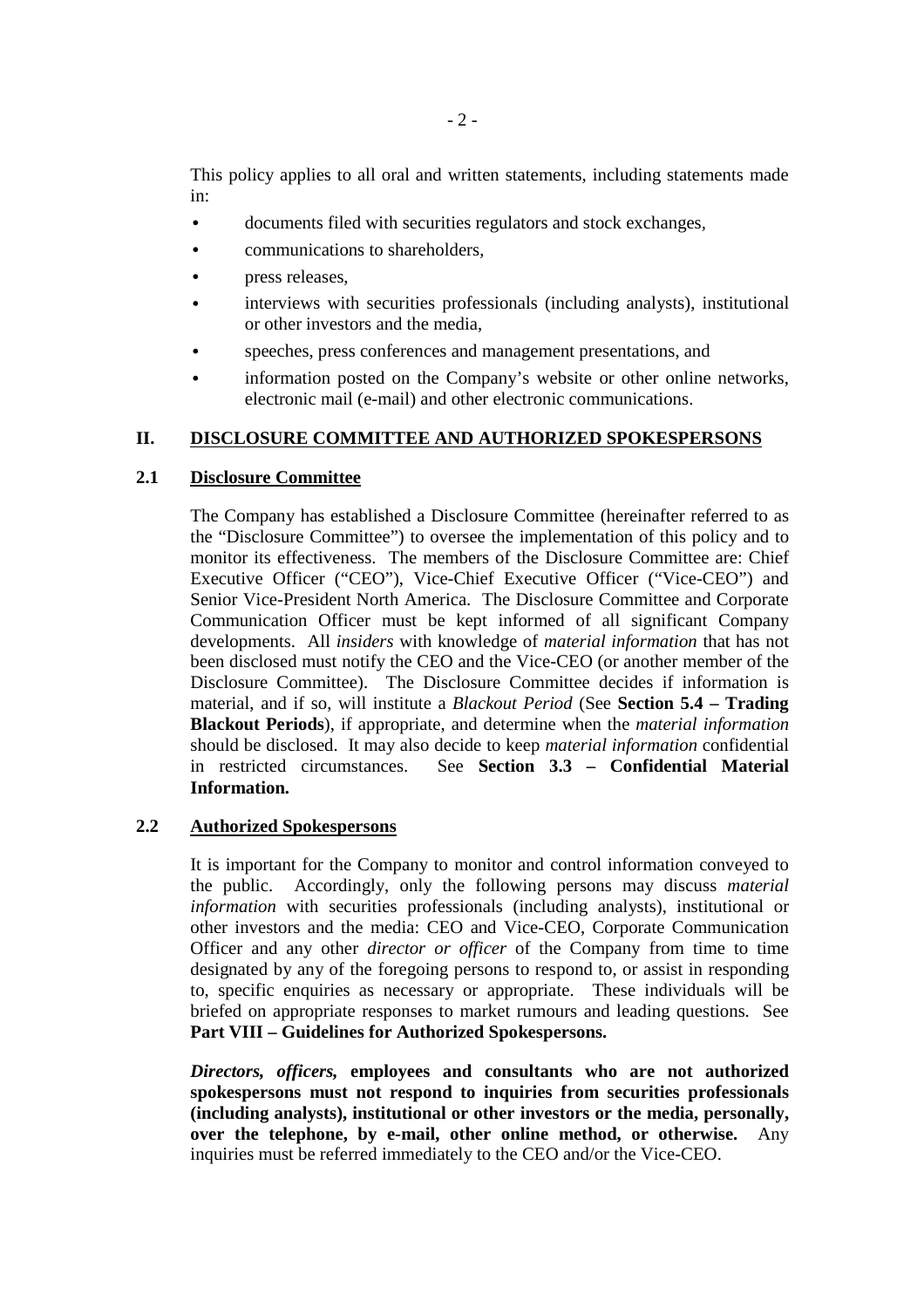#### **III. GENERAL PRINCIPLES REGARDING MATERIAL INFORMATION**

#### **3.1 Material Information will be Generally Disclosed by Press Release**

**The Company must promptly disclose all** *material information* **under securities laws and stock exchanges rules by issuing and filing a press release**  which should be done in a manner designed to obtain the widest possible public dissemination**.** The only exception is in restricted circumstances when the Disclosure Committee determines that public disclosure should be delayed for a period of time for reasons of corporate confidentiality. See **Section 3.3 – Confidential Material Information**.

Prior to releasing any news release containing significant material information about the Company or a material change, the Company should notify the Market Surveillance Division of Market Regulation Services Inc.

#### **3.2 Material Information Defined**

*Material information* is any information relating to the business and affairs of a company that:

- results in or would reasonably be expected to result in a significant change in the market price or value of any of the Company's securities including, but not limited to (i) the Company's property, business, financial conditions and prospects; (ii) mergers or acquisitions; and (iii) dealings with employees, suppliers, customers or others, or
- would reasonably be expected to have a significant influence on a reasonable investor's investment decisions or a reasonable investor would consider important in making an investment decision with respect to the Company's securities.

#### *Material information* includes both *material facts* and *material changes*.

A *material fact* is a fact that would reasonably be expected to have a significant effect on the market price or value of the Company's securities.

A *material change* is a change in the business, operations or capital of a company that would reasonably be expected to have a significant effect on the market price or value of any of the securities of the Company, and includes a decision to implement such a change made by the board of directors or senior management who believe that confirmation of the decision by the board of directors is probable.

Examples of events or developments that may constitute *material information* are listed in **Appendix B – Examples of Potentially Material Information. The list is not exhaustive. The Disclosure Committee will exercise its own judgment in making materiality determinations regarding the Company.**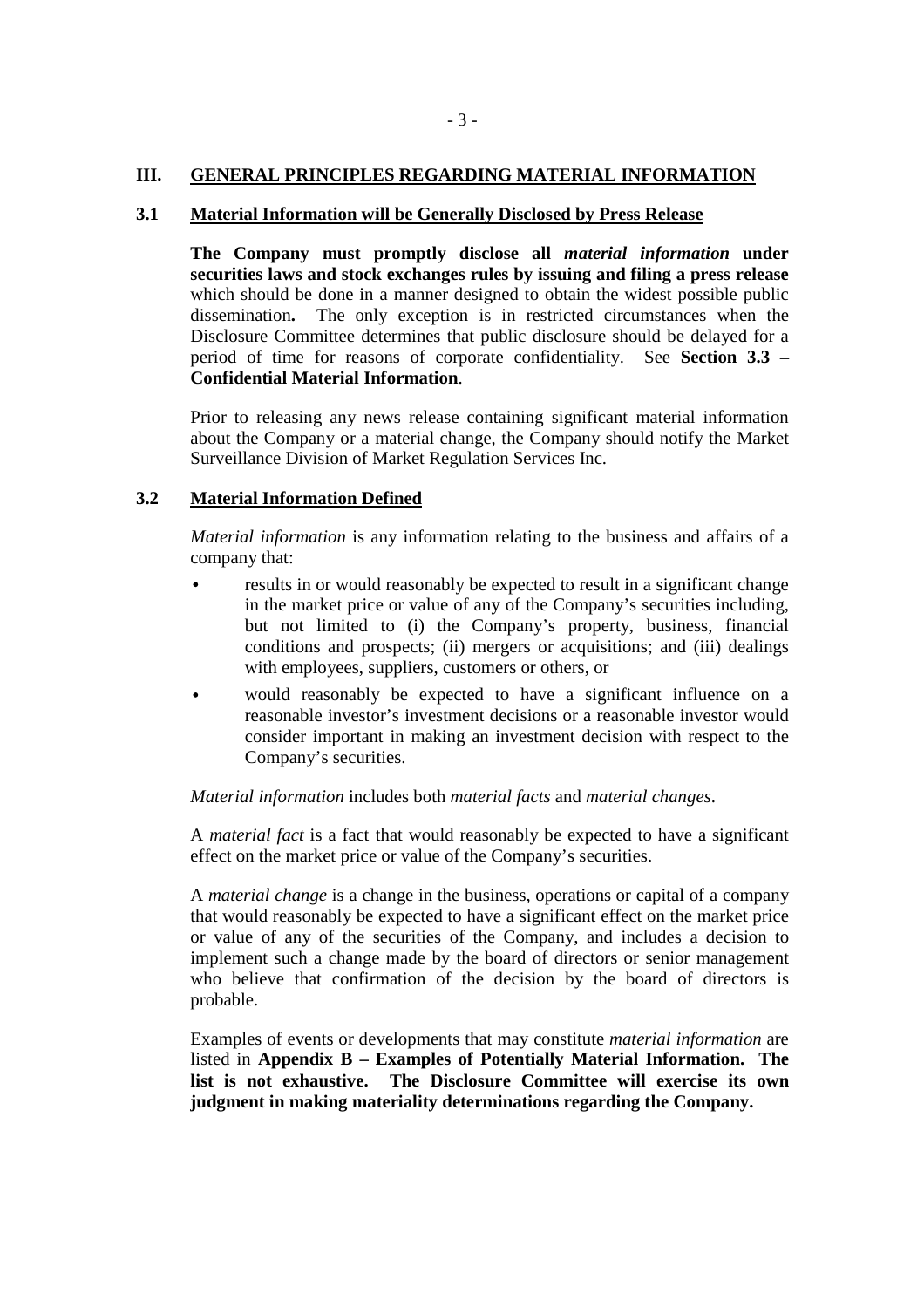## **3.3 Confidential Material Information**

The Disclosure Committee may delay public disclosure of *material information* if it determines that immediate release would be unduly detrimental to the Company's interests (for example, if it would prejudice negotiations in a corporate transaction). These circumstances should be rare and, given the implications and required follow up disclosure, should be discussed with counsel. In the circumstances where a decision, with counsel advice, has been made to delay public disclosure:

- Confidential Material Change Reports The Disclosure Committee will cause the Company to file a confidential material change report with securities regulators, explaining the reasons why the report must be kept confidential. The Disclosure Committee will review its decision to delay the disclosure and dissemination of non-public, material information every  $10 \text{ days}^1$ .
- Complete Confidentiality Maintained All *persons* with knowledge of confidential information must maintain complete confidentiality and must not disclose the information to any other *person*, except in the necessary course of business. See **Section 4.3 – Necessary Course of Business**.
- Trading Activity Monitored Market activity in the Company's securities will be closely monitored by the CEO,Vice-CEO for any potential misuse of confidential *material information*<sup>2</sup> . See **Part V – Restrictions on Trading and "Tipping"; Trading Blackout Periods; Insider Reports**.
- Disclosure As soon as the basis for confidentiality ceases to exist, or information is inadvertently disclosed or is leaked, or otherwise becomes publicly known, the confidential *material information* will be generally disclosed immediately by press release in a manner designed to obtain the widest level of public dissemination. See **Section 3.7 – Situations Requiring Disclosure**.

## **3.4 Material Information at Proposal Stage**

-

The Disclosure Committee may determine that a new development should be disclosed at the proposal stage, or before an event actually occurs, if it gives rise to *material information* at that stage. In these circumstances:

• Timing of Announcement - The intention to proceed with the material transaction or activity will be announced when a decision has been made to proceed with it by the board of directors, or by senior management with the expectation of the concurrence of the board of directors<sup>3</sup>.

<sup>1</sup> Confidential material change reports must be renewed every 10 days in some jurisdictions to maintain confidentiality.

<sup>2</sup> The Company may also ask the Market Surveillance Division of Market Regulation Services Inc., on behalf of the Toronto Stock Exchange, to place the Company's securities on "stock watch" to monitor trading activity.

<sup>3</sup> In situations where a *material change* consists of a decision to implement a change made by the Company's senior management, who believe that confirmation by the board of directors is probable, the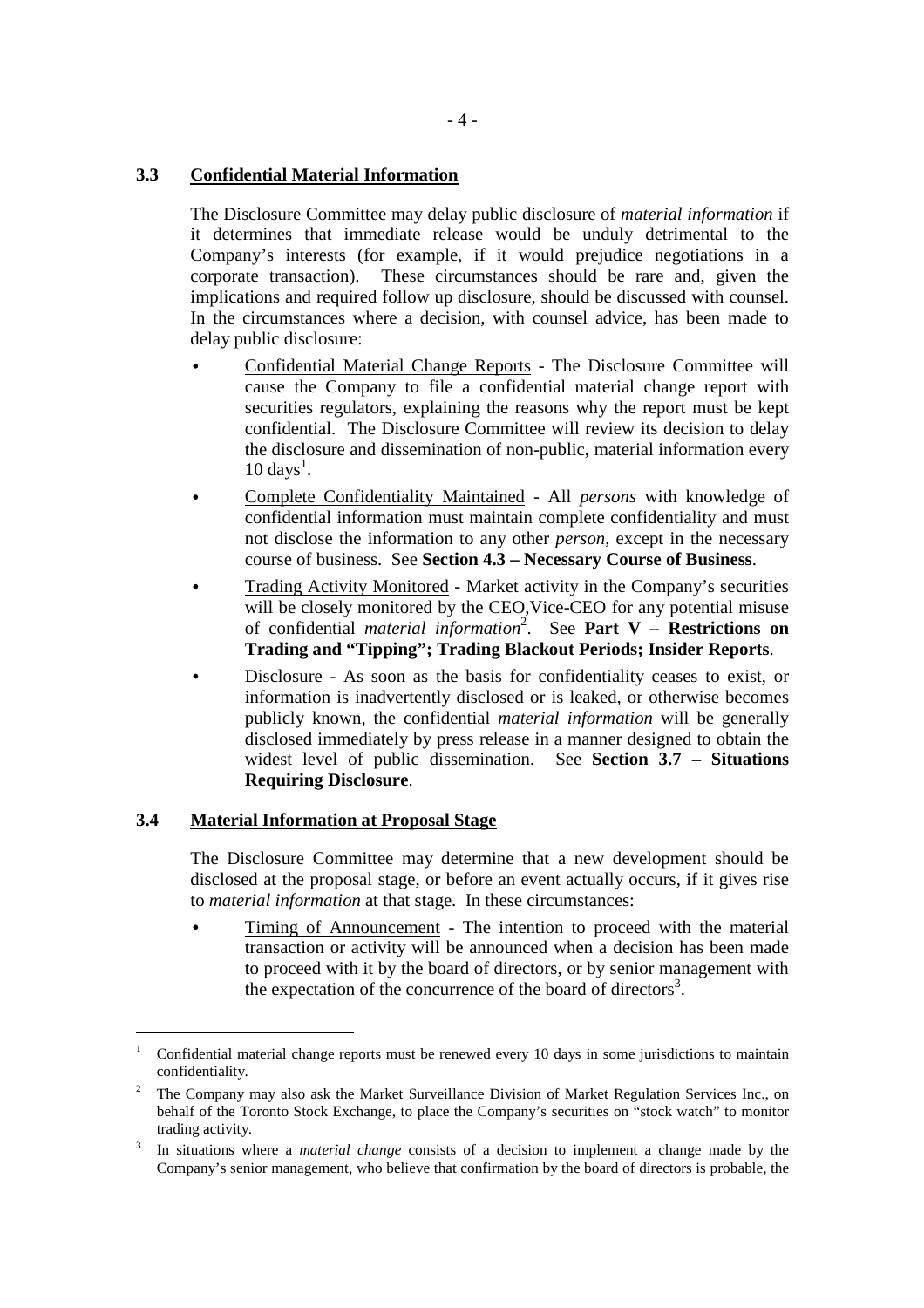- Updates Updates will be announced at least every 30 days, unless the original announcement indicates that an update will be disclosed on another indicated date.
- Material Changes Prompt disclosure will be made of any *material changes* to the proposed transaction, or to the previously disclosed information.

#### **3.5 No Selective Disclosure**

The Company will not make disclosure of *material information* to selected individuals (such as securities professionals (including analysts), institutional or other investors and the media) if it has not been generally disclosed. If non-public *material information* is inadvertently disclosed or is leaked, other than disclosures in the necessary course of business, the *material information* will be generally disclosed immediately by press release in a manner designed to obtain the widest level of public dissemination. See **Section 3.7 – Situations Requiring Disclosure and Section 4.3 – Necessary Course of Business.**

#### **3.6 Disclosure Must Be Factual, Balanced and Consistent**

The substance and importance of the *material information* being disclosed must be clear, factual and balanced. Unnecessary details, exaggerations and promotional commentary is to be avoided. Disclosure is to include any information the omission of which would make the rest of the disclosure misleading (half-truths are misleading). Disclosures should avoid overly promotional language regarding the Company that exceeds the level necessary to enable an investor to make an informed investment decision. Unfavourable *material information* is to be disclosed as promptly and completely as favourable information. Disclosure is to be consistent among all audiences, including securities professionals such as analysts, institutional or other investors and the media.

## **3.7 Situations Requiring Disclosure**

 $\overline{a}$ 

*Material information* about the Company is to be generally disclosed immediately by press release in a manner designed to obtain the widest level of public dissemination in any of the circumstances described below. This may include contacting the Market Surveillance Division of Market Regulation Services Inc., on behalf of the Toronto Stock Exchange, and requesting a trading halt, if appropriate, pending the issuance of the press release. Pending the issuance of the press release, the Company should also take steps to inform those parties to whom non-public *material information* has been disclosed that the information is material, non-public and must be kept confidential.

The Company must disclose in the following circumstances:

Company may delay issuing a press release and file a confidential material change report (see **Section 3.3 – Confidential Material Information**) until the decision is approved by the board of directors.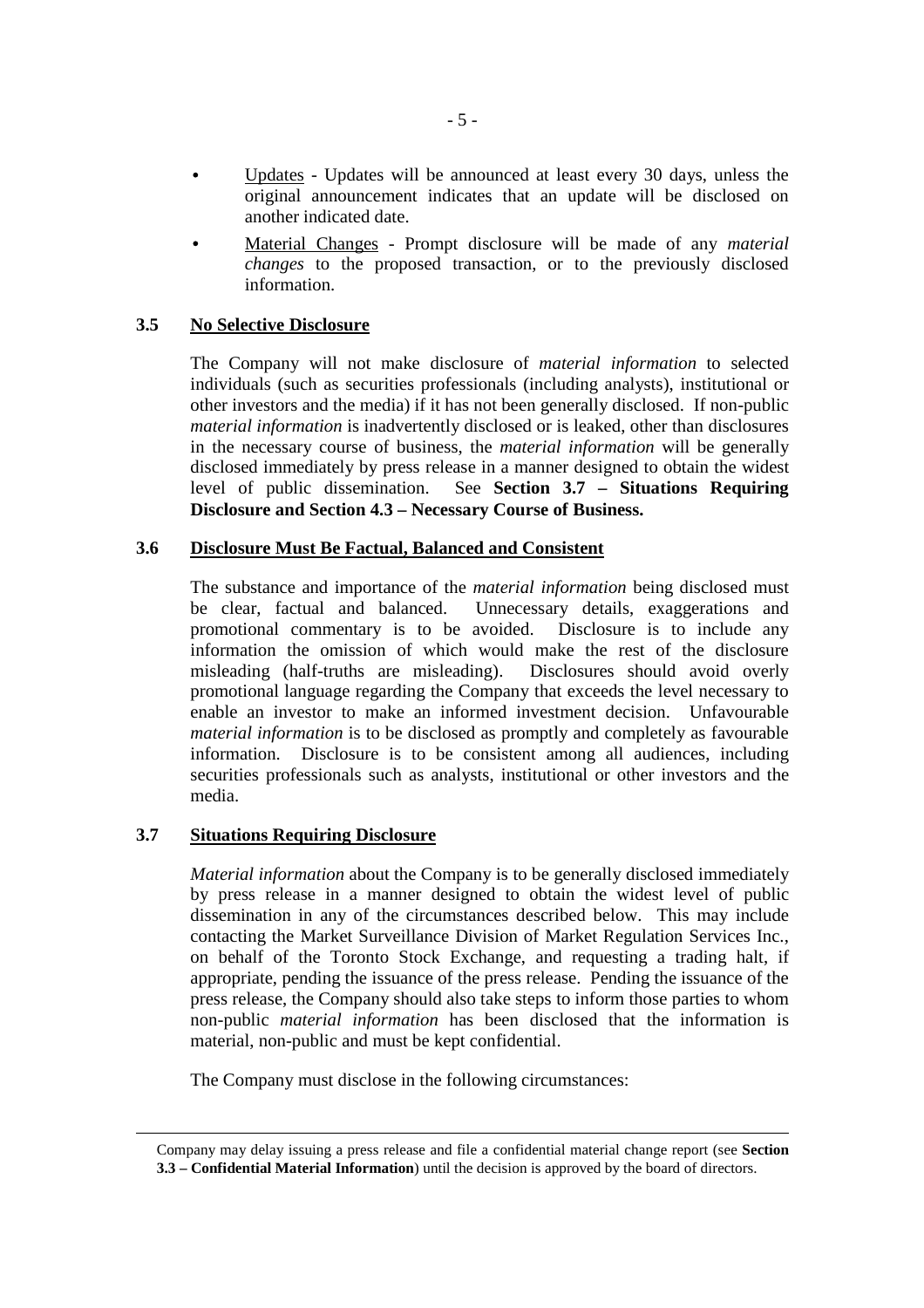- Inadvertent Disclosure If the Company becomes aware, or has reasonable grounds to believe, that confidential *material information*, or rumours about it, has been inadvertently disclosed to selected individuals, or leaked.
- Misuse of Material Information If the Company becomes aware, or has reasonable grounds to believe, that someone is trading the Company's securities with knowledge of confidential *material information*, or rumours about it (for example, if there is unusual trading activity in the Company's securities).
- Errors in Previous Disclosure If the Company learns that previous disclosure contained a material error at the time it was given, and the correction constitutes *material information*.
- Receipt of Delisting Notice  $-$  If the Company receives a written notice indicating that the exchange on which its securities are listed as a result of non-compliance with continued listing standards.
- Receipt of an Audit Opinion Containing a Going Concern Qualification If the Company receives an Audit Opinion letter with a going concern qualification.
- Receipt of Non-Compliance If the Company should receive any written notice indicating that the exchange on which its securities are listed has determined that the Company is in non-compliance and/or has failed to satisfy one or more of the continued listing requirements mandated by the exchange on which the Company's securities are listed.

## **IV. MAINTAINING CONFIDENTIALITY**

## **4.1 Undisclosed Material Information Must Be Kept Confidential**

**All** *material information* **about the Company and its** *affiliates* **that has not been generally disclosed by press release must be kept strictly confidential in accordance with this policy**.

It is often difficult to tell whether information is *material information*, or when a development (such as a proposed transaction) will mature into *material information*. **Accordingly, all non-public information relating to the Company and its** *affiliates* **must be treated as confidential** *material information*.

## **4.2 Material Information About Other Companies**

From time to time, the Company may be involved in transactions or proposed transactions with another company that may result in *directors, officers,*  employees or consultants of the Company having confidential information about that other company. **This information must be treated as confidential information in accordance with this policy, as if it were confidential information about the Company.** No one may trade in securities of the other company with knowledge of confidential information about the other company.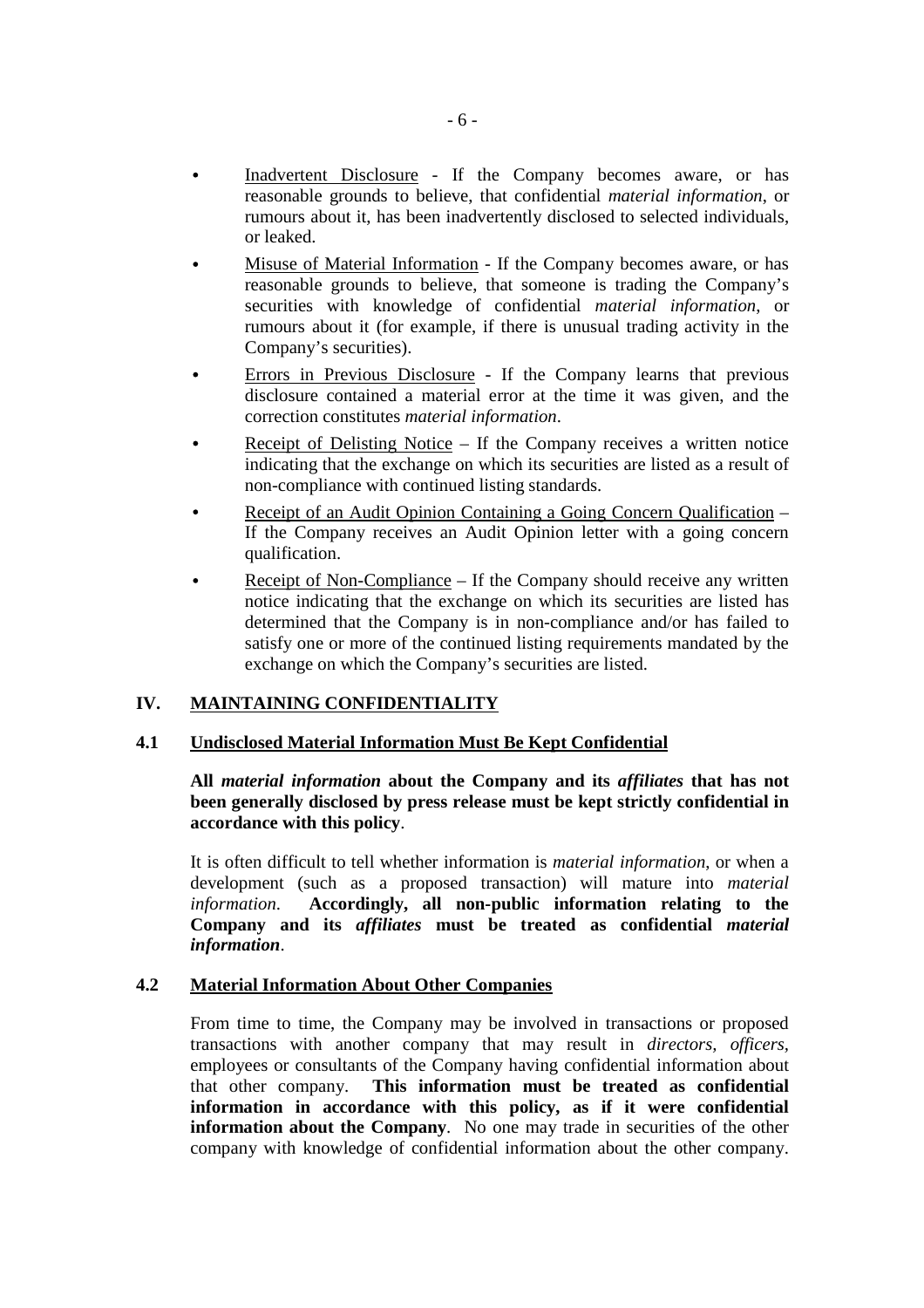## See **Part V – Restrictions on Trading and "Tipping"; Trading Blackout Periods; Insider Reports**.

## **4.3 Necessary Course of Business**

Non-public, *material information* may be disclosed to selected individuals if doing so is in the necessary course of business and on a strict need-to-know basis and with prior approval of the Disclosure Committee. The individual receiving the non-public *material information* must be advised that:

- the information is confidential and may not be disclosed to anyone else, other than in the necessary course of business (and then only with appropriate Company approvals), and
- they cannot trade, or assist others to trade, in the Company's securities until the confidential information is generally disclosed and an appropriate amount of time has passed to permit thorough dissemination and evaluation of the information.

In appropriate circumstances, an outside party receiving confidential information in the necessary course of business may be required to sign a confidentiality agreement.

Examples of communications in the necessary course of business are set out in **Appendix C – Communications in the Necessary Course of Business**. Disclosure to securities professionals (including analysts), institutional or other investors and the media is generally **not** considered to be in the necessary course of business. **Anyone who is uncertain about whether disclosure is in the necessary course of business should consult with the CEO or Vice-CEO.**

#### **4.4 Procedures to Prevent the Misuse of Confidential Information**

In order to prevent the inadvertent disclosure or misuse of confidential information, the procedures set forth in **Appendix D – Treatment of Confidential Information should be observed at all times**.

## **V. RESTRICTIONS ON TRADING AND "TIPPING"; TRADING BLACKOUT PERIODS; INSIDER REPORTS**

## **5.1 Unlawful Trading and "Tipping"**

- Insider Trading It is illegal for a person in a *special relationship* with the Company with knowledge of *material information* affecting the Company that has not been generally disclosed to buy or sell securities of the Company (including the exercise of options or warrants).
- "Tipping" It is illegal for a person in a *special relationship* with the Company to inform ("tip") any other *person* of *material information* affecting the Company that has not been generally disclosed, except in the necessary course of business. See **Section 4.3 – Necessary Course of Business**.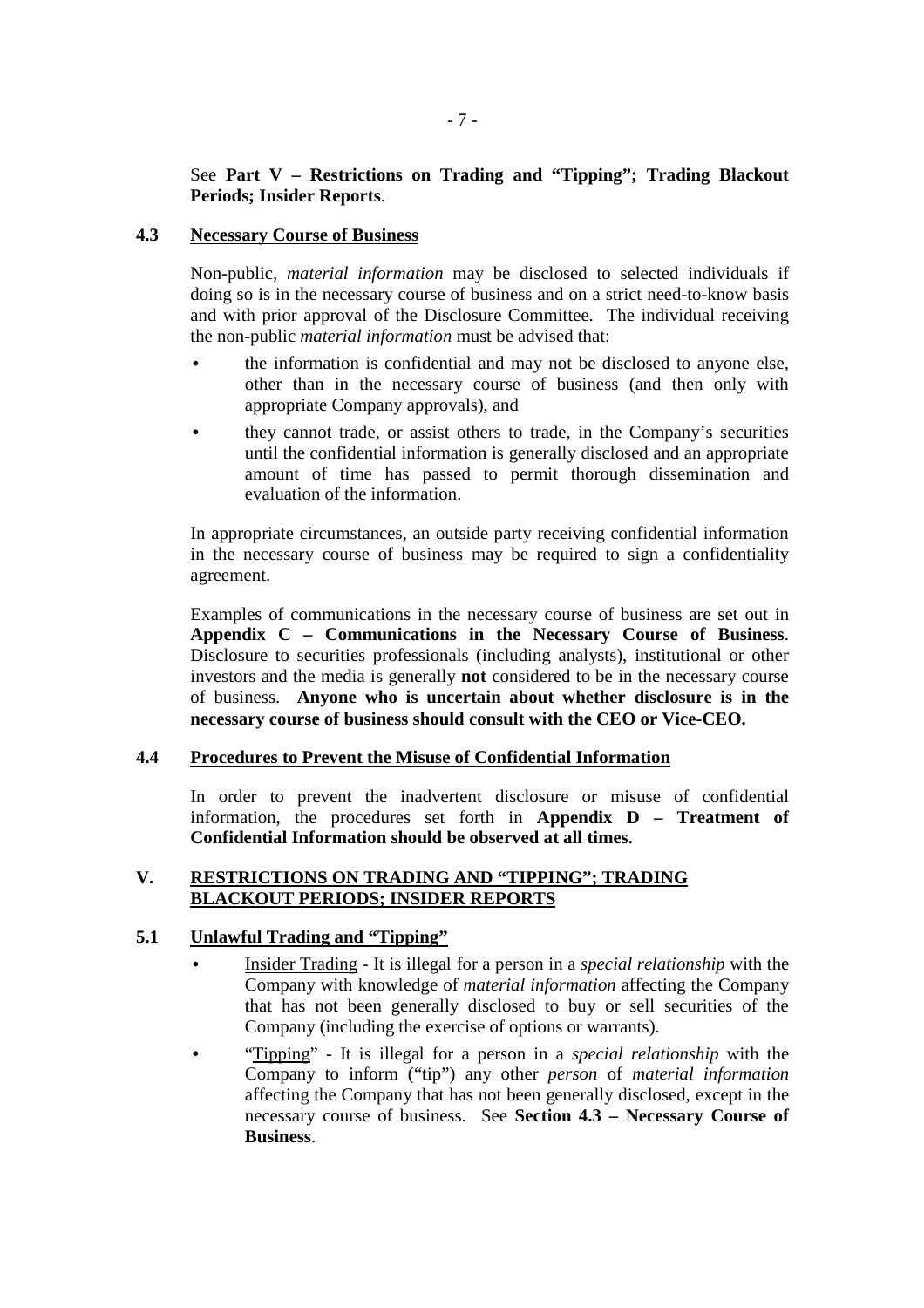## **5.2 Special Relationship Persons Defined**

The definition of those *persons* who are in a *special relationship* with the Company is set out in **Appendix A – Glossary**. The definition includes (but is not limited to):

- *insiders, associates* and *affiliates* of the Company,
- anyone proposing to make a take-over bid for the Company, become a party to a reorganization, amalgamation, merger, arrangement or similar business combination with the Company or acquire a substantial portion of the Company's property,
- anyone engaging in business or other professional activities with or on behalf of the Company or with or on behalf of any other person in a special relationship with the Company, and
- anyone (a "tippee") who learns of *material information* from someone that the tippee knows or should know is a *person* in a *special relationship* with the Company.

Anyone in a *special relationship* with the Company is subject to the prohibitions against insider trading and tipping. The definition is very broad and captures all *directors, officers,* employees and consultants (including non-management employees) of the Company and anyone in a *special relationship* with the Company. It also captures a potentially infinite chain of tippees. **Anyone who is uncertain about whether they are an insider of the Company, or about the scope of the definition of persons in a special relationship with the Company, should consult with the CEO or Vice-CEO**.

## **5.3 Specific Restrictions**

- Prohibited Use of Non-public *Material Information* about the Company The prohibition on insider trading and tipping applies to anyone in a *special relationship* with the Company who has knowledge of *material information* about the Company that has not been generally disclosed. These persons are prohibited from trading securities of the Company (this includes the granting of options to acquire Company shares, the purchase or sale of securities, the exercise of outstanding warrants or stock options and subsequent sale of securities), and from informing any other *person* of non-public *material information* affecting the Company (except as permitted and set forth in **Section 4.3 – Necessary Course of Business**), until the *material information* has been generally disclosed by press release in a manner designed to obtain the widest level of public dissemination and a reasonable period of time (usually, one full *trading day*) has passed to permit thorough dissemination and evaluation of the information.
- Use of Non-public *Material Information* About a Counterparty The prohibition on insider trading and tipping also applies to anyone in a *special relationship* with the Company who has knowledge of *material information* about a counterparty with which the Company is negotiating or plans to negotiate - a business combination or other potentially material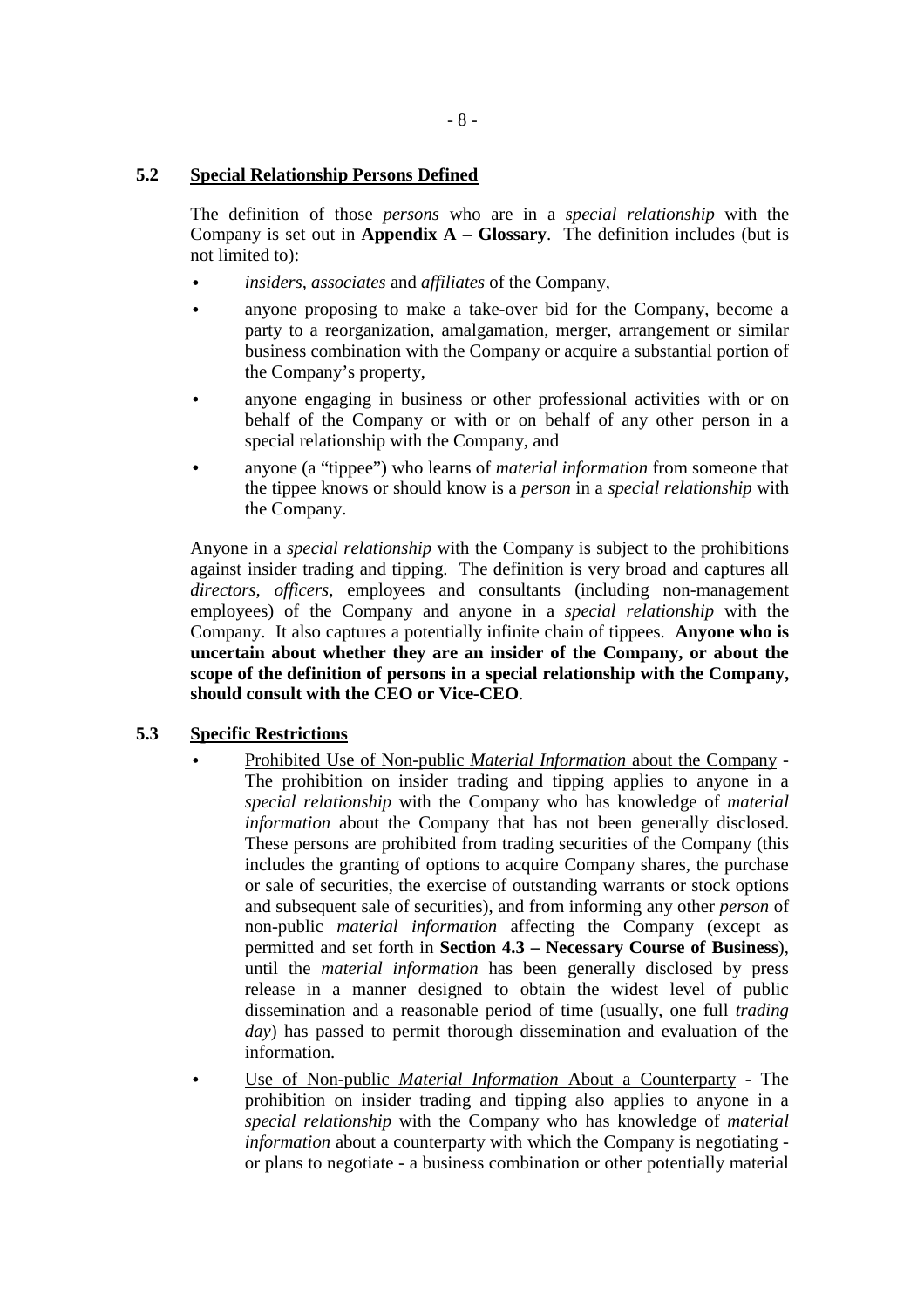transaction that has not been generally disclosed. These persons are prohibited from trading securities of the counterparty, and from informing any other *person* of non-public *material information* affecting the counterparty (except as permitted and set forth in **Section 4.3 – Necessary Course of Business**), until the *material information* has been generally disclosed by press release in a manner designed to obtain the widest level of public dissemination and a reasonable period of time (usually, one full *trading day*) has passed to permit thorough dissemination and evaluation of the information.

- Stock Options, etc. The issuance and exercise of stock options, the grant of awards under the Company's Free Share Plans (and the subsequent fulfillment by the Company of those grants) or grant of *share appreciation rights* (SARs) and similar share compensation rights are trades in securities for purposes of the insider trading and tipping prohibitions.
- Derivatives, Options and Warrants Buying and selling derivatives (whether issued by the applicable company or a third party), options, warrants, rights and similar securities are trades in securities for purposes of the insider trading and tipping prohibitions.
- Speculating in Securities It is unlawful for *insiders* to:
	- short-sell securities of the Company or its *affiliates* (i.e., sell securities that they do not yet own), except in limited circumstances permitted by corporate and securities laws, and
	- buy put options, or sell call options, on securities of the Company or its *affiliates*.

## **5.4 Trading Blackout Periods**

The Company's securities may not be traded, and stock options, SARs and similar share compensation rights may not be issued or exercised, during the following Blackout Periods:

- Scheduled Blackout Periods These apply to *directors, insiders,*  employees and consultants with access to confidential *material information* during the periods when quarterly and annual financial statements are being prepared. These Blackout Periods may be commenced at any time starting on the  $16<sup>th</sup>$  day of the last month of each fiscal quarter and ending at the close of business on the second full *trading day* following the dissemination of the quarterly or annual results.
- Pending Corporate Developments These Blackout Periods may be recommended from time to time for prescribed periods by the Board or the Disclosure Committee because of a pending corporate development. Anyone with knowledge of the special circumstances, and anyone else designated by the board of directors or the Disclosure Committee, is subject to the Blackout Period. This may include external advisors such as legal counsel, investment bankers and consultants.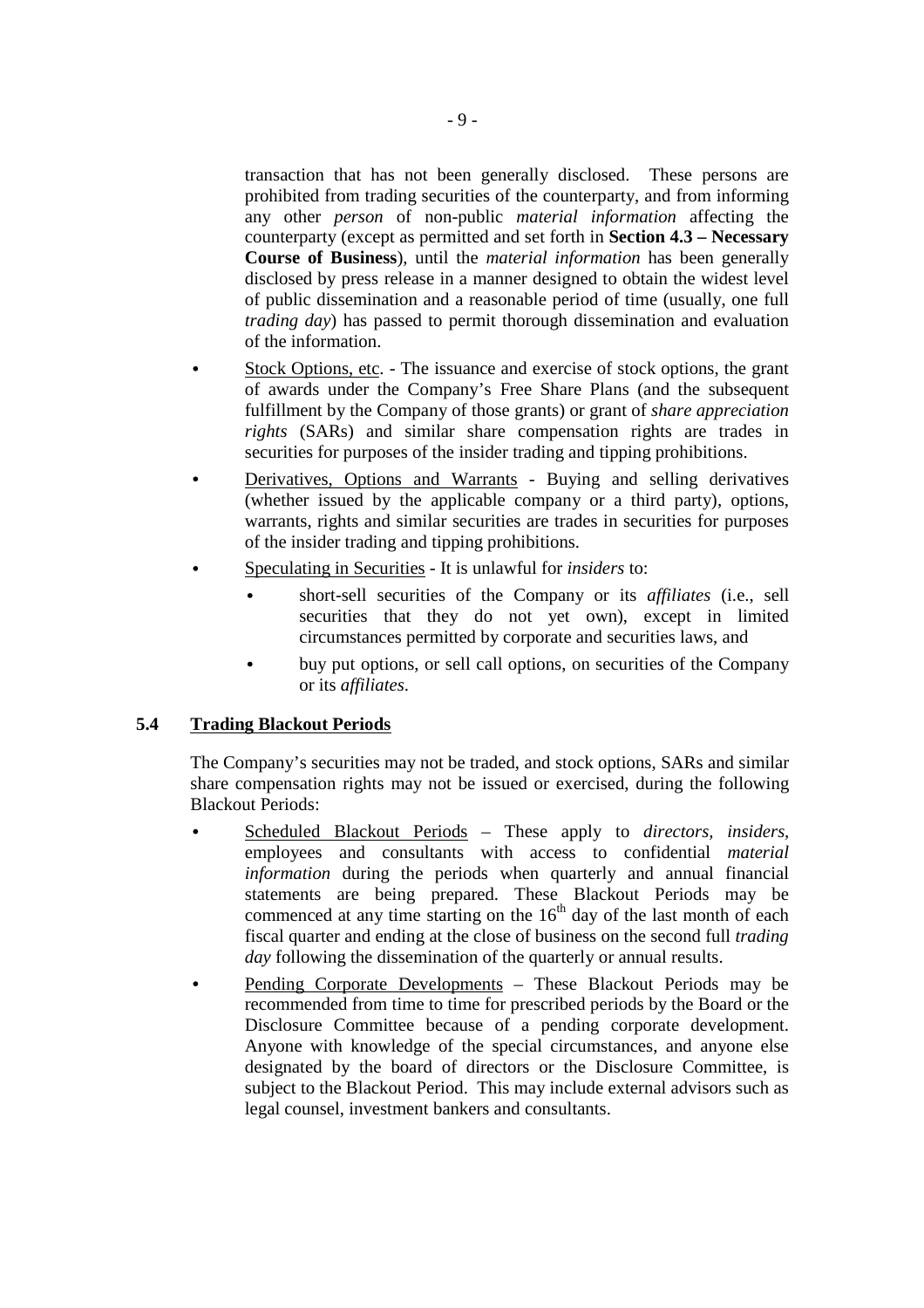The Company will announce the dates of any *Blackout Periods* to *directors*, *officers*, employees and consultants of the Company who have knowledge of the pending development. The e-mail will record the reasoning behind the *Blackout Period* and the requirement to abstain from trading Company securities. After the material event has been disclosed, or the event does not occur as expected, a member of the Disclosure Committee will send a second e-mail to those affected announcing the end of the *Blackout Period*.

*Insiders, officers,* employees and consultants of the Company may apply to the CEO or Vice-CEO for prior written approval to trade the Company's securities during a Blackout Period on a discretionary basis. There are extremely limited circumstances where approval may be granted.

## **5.5 Pre-Clearance of Trades**

To protect the reputation of the Company and avoid the appearance of impropriety, it is recommended that all *insiders, officers* and *directors* of the Company pre-clear **all** proposed trades in the Company's securities (including the exercise of stock options) with the CEO or Vice-CEO.

The board of directors or the Disclosure Committee may from time to time require other employees of the Company who have access to confidential *material information* to pre-clear proposed trades in the Company's securities with the CEO or the Vice-CEO.

Even if the Company is not currently in a *Blackout Period*, following the release of non-public, *material information*, all persons to whom this Policy applies should wait an appropriate amount of time for public dissemination and public evaluation of the information before engaging in transactions involving the Company's securities

## **5.6 Insider Reports**

Insider reports must be filed by all *reporting insiders* of the Company under securities laws to report the ownership of, and trades in, securities of the Company (including the issuance and exercise of stock options). It is the *reporting insider's*, and not the Company's, responsibility to file insider reports when required. **The filing of an insider report does not relieve the insider from any other responsibility under this policy**.

General instructions on when and how to file insider reports under Canadian securities laws is set out in **Appendix E – Filing Insider Reports**.

## **VI. TIMELY DISCLOSURE**

## **6.1 Press Releases**

• Coordination - The issuance of all press releases, whether or not they contain *material information*, is coordinated by the CEO, the Vice-CEO and the Corporate Communication officer.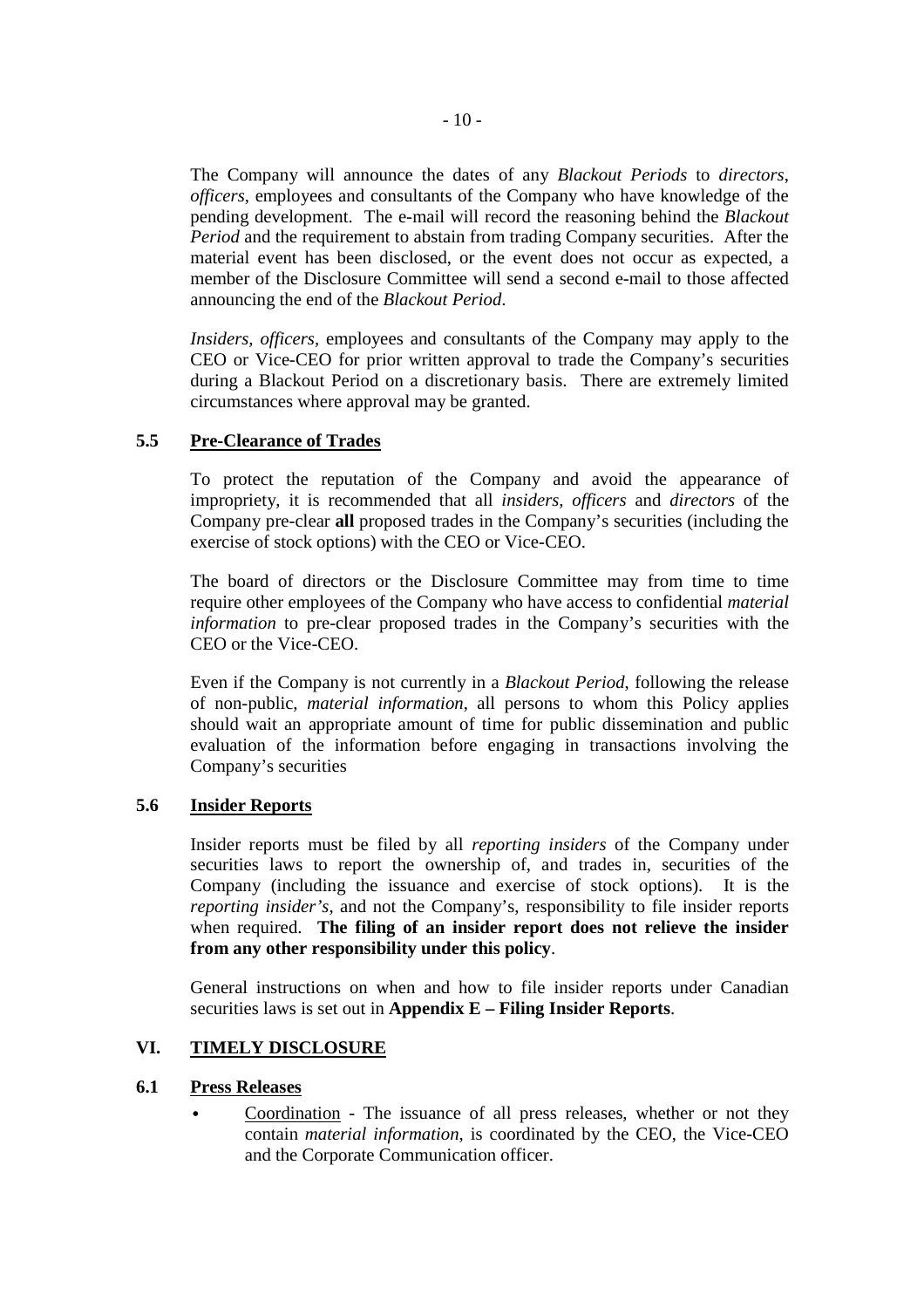- Specific Approvals
	- General All press releases must be reviewed in advance by the Disclosure Committee for accuracy and completeness prior to release.
	- Annual Financial Statements Annual financial statements must be reviewed by the Audit Committee and approved by the board of directors prior to release.
	- Quarterly Financial Statements Quarterly financial statements must be reviewed by the Audit Committee and approved by the board of directors (unless delegated to the Audit Committee) prior to release.
	- Summary Earnings Press Releases Summary earnings news releases, if issued, will be reviewed by the Audit Committee and approved by the board of directors prior to release. The board of directors may delegate the approval function to the Audit Committee. See **Section 6.2 – Summary Earnings Press Releases**.
	- Earnings Guidance Earnings guidance news releases, if issued, will be reviewed by the Audit Committee and approved by the board of directors prior to release. The board of directors may delegate the approval function to the Audit Committee. See **Section 8.3 – Forward-Looking Information** and **Section 8.5 – Earnings Guidance**.
	- Extracts of Information from Financial Statements Extracts of information from financial statements must be reviewed and approved by the Audit Committee.
- Procedure for Dissemination If a press release containing *material information* is to be issued during trading hours, prior notice must be given to the Market Surveillance Division of Market Regulation Services Inc., on behalf of the Toronto Stock Exchange, so that it can give assistance and direction on whether there should be a trading halt. If approved by Market Surveillance, the issuance of the press release may be delayed until the close of trading. If the press release is issued outside normal trading hours, Market Surveillance must be notified before the market opens.
- Dissemination
	- Approved News-Wire Service Press releases will be disseminated through an approved news-wire service that provides simultaneous national and/or international distribution and transmission to all relevant stock exchanges and securities regulatory authorities, the national financial press and daily newspapers that provide regular coverage of financial news.
	- SEDAR/Company Website General disclosure will be enhanced by filing press releases containing *material information* on SEDAR and by posting all press releases on the Investors section of the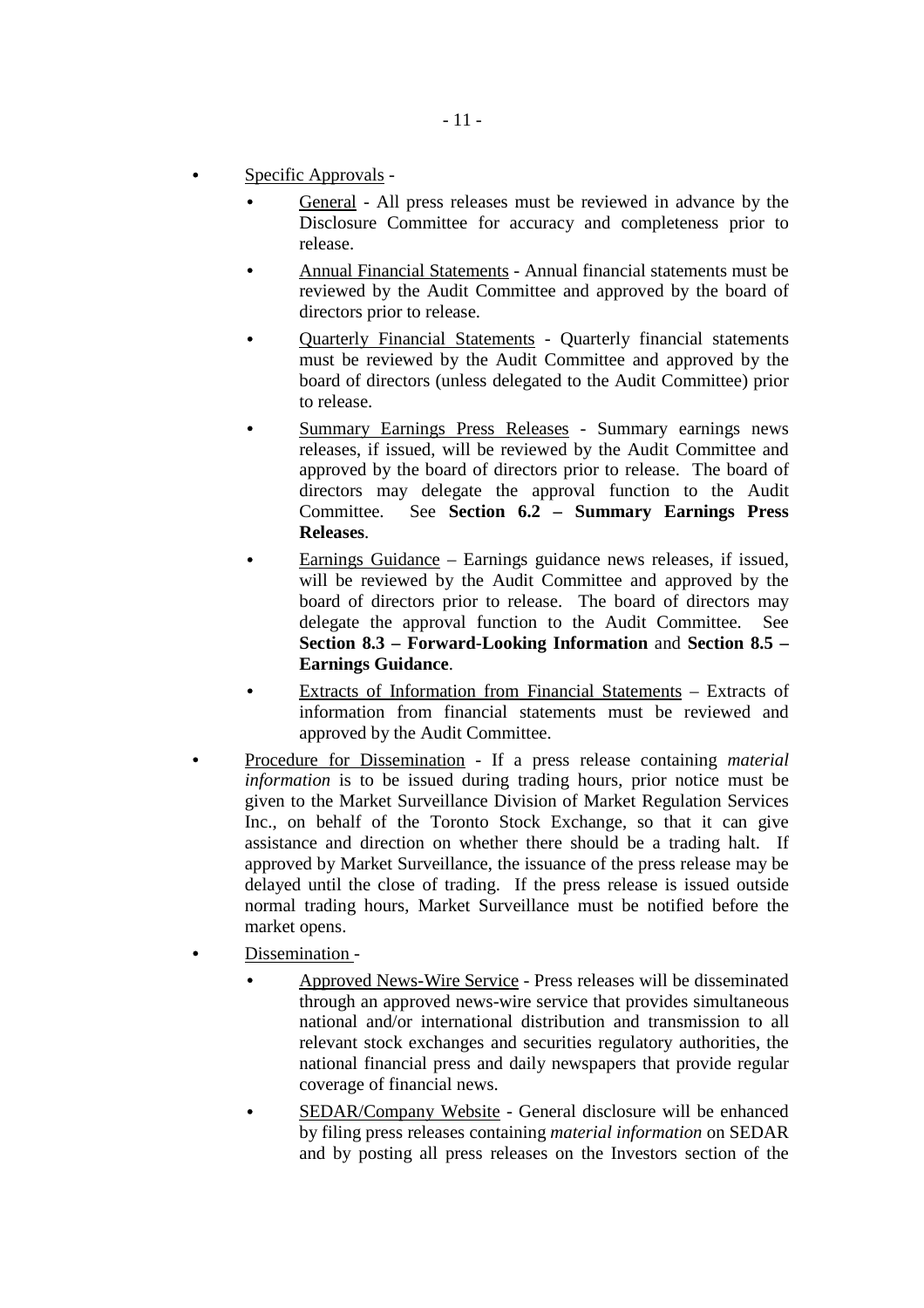Company's website. **Filing press releases on SEDAR and/or posting them on the Company's website or other online networks alone does not constitute general disclosure for purposes of securities laws and stock exchange rules.** See **Section 6.5 – Electronic Communications**.

#### **6.2 Summary Earnings Press Releases**

The Company may issue a press release announcing corporate earnings and highlighting major items, which may include pro forma results. Summary earnings press releases will be issued concurrently with the issuance and filing of the related annual or quarterly financial statements and notes and management's discussion and analysis  $(MD&A)^4$  Summary earnings press releases will be reviewed by the board of directors prior to release. The board of directors may delegate this approval function to the Audit Committee. See **Section 6.1 – Press Releases.**

## **6.3 Material Change Reports**

-

The CEO or Vice-CEO will prepare and coordinate the filing of material change reports on a timely basis with all applicable securities regulators.

## **6.4 News Conferences and Analyst Conference Calls; Communication Quiet Periods**

See **Section 8.1 – Private Briefings with Securities Professionals (Including Analysts), Investors and the Media** for one-on-one meetings and small group discussions.

- Participation News conferences and analyst conference calls will be held in an open manner. All interested parties can participate by telephone or through the Internet by webcast and/or conferences and calls will be taped. Webcast archives and/or transcripts are posted as soon as practicable on the Company's website, and will remain there for a reasonable period of time (generally at least two weeks).
- Notice Adequate notice (at least one week in advance if possible) will be given of the time, date and topic of each news conference or analyst conference call, containing instructions on how to access the call and indicating for how long and by what means the Company will make a replay available. Notice will be given:
	- by press release distributed through an approved news-wire service in a manner designed to obtain the widest level of public dissemination,

<sup>4</sup> If summary earnings news releases are issued in advance of the filing of the related financial statements and notes and MD&A, this will limit the ability of a company to discuss its financial results, since discussion of elements of the financial statements that have not been generally disclosed may constitute selective disclosure.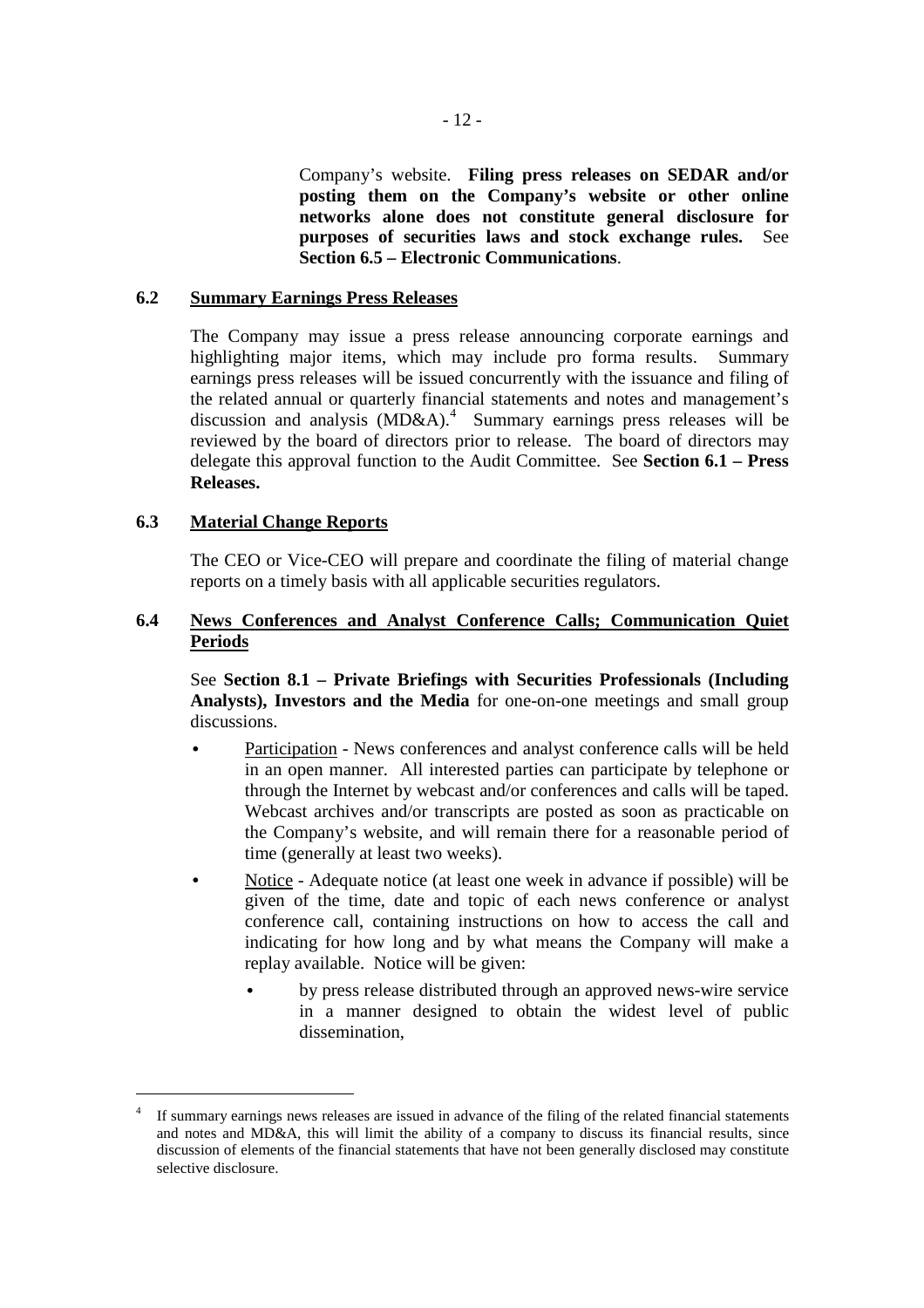- by blast e-mail sent to the Company's entire mailing list including financial and industry analysts, institutional and other investors and the financial press, and
- by notice on the front page of the Company's website.
- Attendance Where practical, news conferences and analyst conference calls will be attended by at least two members of the Disclosure Committee. It is the responsibility of the Disclosure Committee to be completely familiar with the Company's public disclosure record to ensure consistency of information and to interrupt if questions could elicit the disclosure of non-public *material information*.
- Pre-Conference Briefing Sessions Company officials will meet before news conferences and analyst conference calls. Where practical, statements and responses to anticipated questions will be scripted in advance and reviewed by the appropriate people within the Company.
- Cautionary Language A Company spokesperson will provide cautionary language at the beginning of each conference with respect to any forwardlooking information and will direct participants to publicly available documents containing all relevant assumptions, sensitivities and full discussion of the risks and uncertainties. See **Section 8.3 – Forward-Looking Information**.
- Information Provided The Company will provide only *material information* that has been generally disclosed and non-material information, recognizing that an analyst or investor may construct this information into a mosaic that could result in *material information*. The Company cannot alter the materiality of information by breaking it down into smaller, non-material components.

Examples of specific issues that are appropriate for discussion, and those issues that should be avoided, are listed in **Appendix F – Contacts with Securities Professionals (Including Analysts), Investors and the Media**.

Disclosure at news conferences, analyst conference calls and shareholders' meetings does not satisfy the Company's obligation to generally disclose *material information*. The Company generally discloses *material information* by press release in a manner designed to obtain the widest level of public dissemination. **Any disclosure of** *material information* **at news conferences, analyst conference calls and shareholders' meetings must be preceded by the issuance of a press release in accordance with this policy**.

- Record-Keeping At least one Company official will keep detailed notes.
- Debriefing Sessions The Disclosure Committee, or as many committee members as are reasonably available, will hold a debriefing meeting immediately after the news conference or analyst conference call. **If selective disclosure of previously undisclosed** *material information* **is discovered, the** *material information* **will be generally disclosed**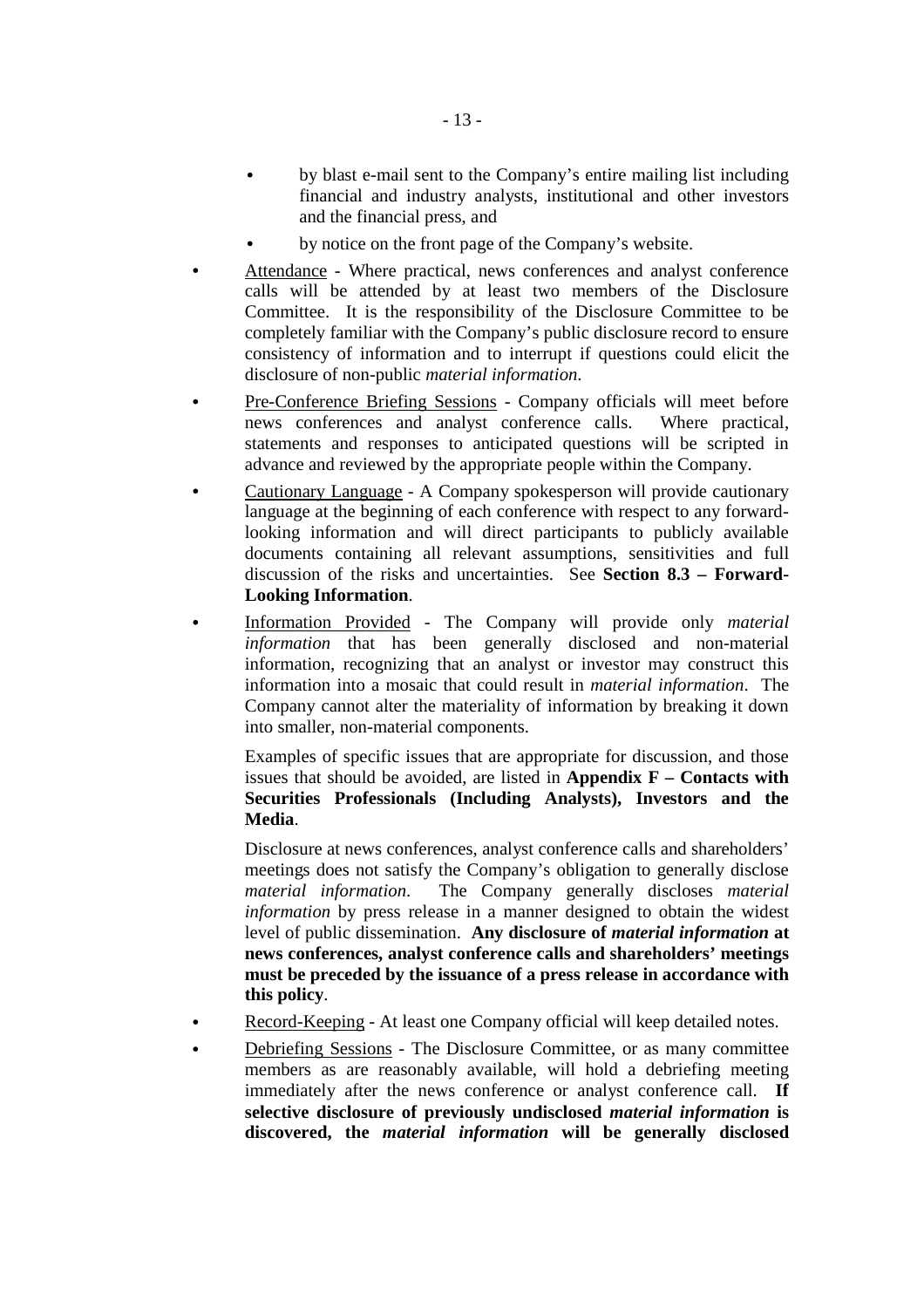## **immediately by press release.** See **Section 3.7 – Situations Requiring Disclosure**.

- If the Company discloses any non-public, *material information* relating to the Company to (i) a broker or dealer, or such person associated therewith, (ii) an investment advisor, (iii) an investment company, or (iv) to any person who holds the Company's securities, under circumstances when it is reasonably likely that the person will purchase or sell the Company's securities on the basis of that information, the Company must make simultaneous disclosure (when the original disclosure was intentional) and prompt disclosure (when the original disclosure was accidental) in accordance with all applicable laws.
- Communication Quiet Periods
	- Quarterly and Non-Routine Quiet Periods To avoid the potential for selective disclosure or the appearance of selective disclosure, the Company will observe quiet periods:
		- prior to quarterly or annual earnings announcements, and
		- when a *material change* is pending.

The quarterly and annual quiet period, if applicable, may commence on or after the 16th day of the last month of each fiscal quarter or year-end and end at the end of the second full *trading*   $\dot{d}$ ay following the dissemination of the quarterly or annual results.<sup>5</sup>

- Activities During Quiet Periods During a quiet period the Company will not initiate or participate in any meetings or telephone contacts with analysts, investors or the media and no earnings guidance will be provided to anyone. Communications will be limited to responding to inquiries concerning *material information* that has been generally disclosed or non-material information. Trading by certain persons in the Company's securities is also restricted. See **Part V – Insider Trading and "Tipping"; Trading Blackout Periods; Insider Reports**. If the Company is invited to participate in investment meetings or conferences organized by others during a quiet period, the CEO or Vice-CEO may determine, on a case-by-case basis, if it is advisable to accept those invitations. If accepted, extreme caution must be exercised to avoid selective disclosure of any *material information* not yet publicly disclosed.
- Communications During Offering Periods Public communications during offerings of securities must be pre-cleared with the CEO and/or the Vice-CEO.

## **6.5 Electronic Communications**

-

• Electronic Communications - The Company's website, online networks maintained by the Company, e-mail and other channels available on the

<sup>5</sup> Scheduled quiet periods may mirror scheduled trading blackout periods. See **Section 5.4 – Trading Blackout Periods.**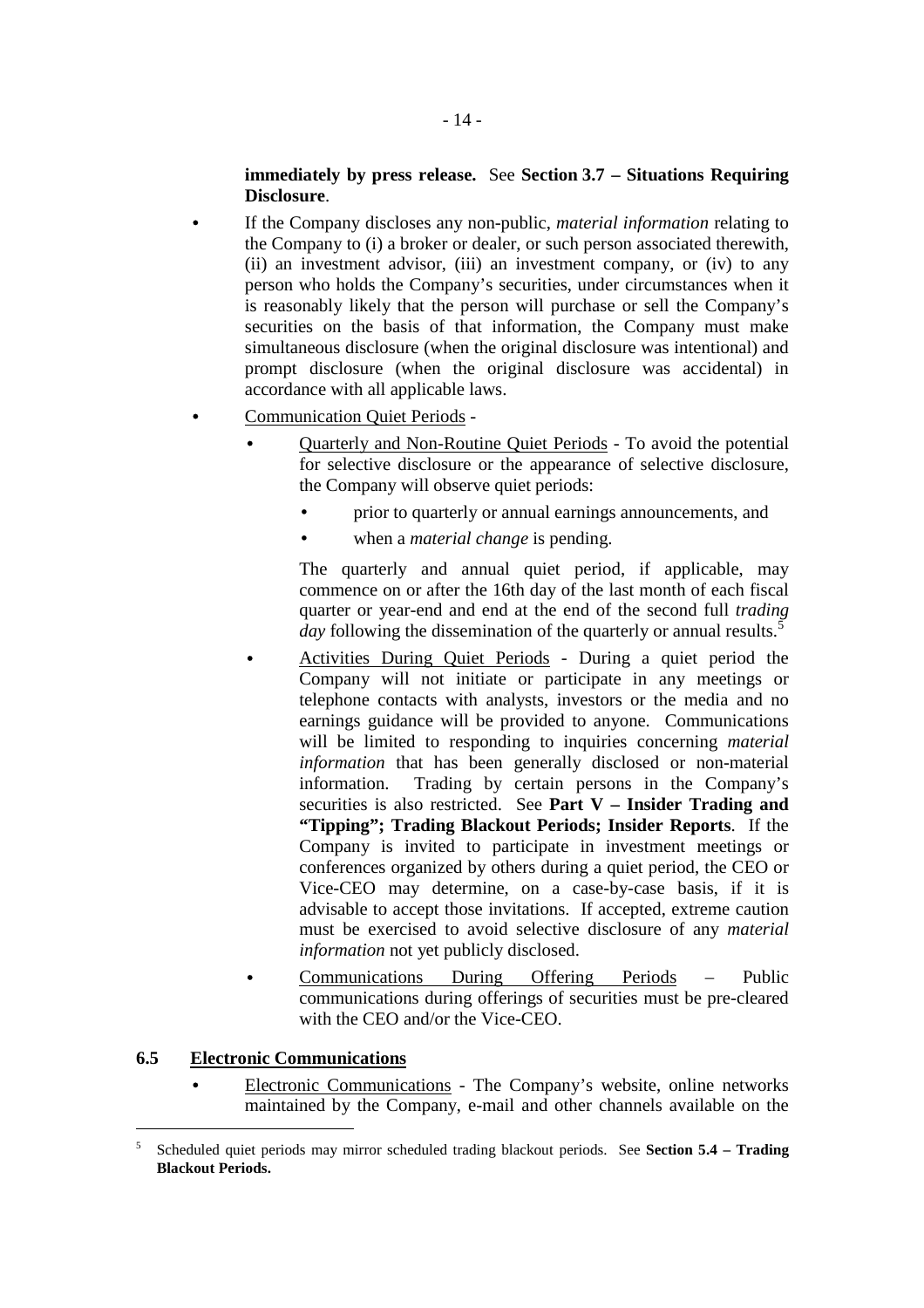Internet provide opportunities for the Company to supplement traditional means of distributing information. **The electronic distribution of information is subject to the same securities laws and stock exchange rules as traditional forms of dissemination**.

- Company Website The Company maintains a website in part so that investor relations information is available electronically. The Investors page of the Company's website is segregated from the Company's other website pages. In particular, promotional, sales and marketing information will not be included on the same website pages as the Investors page.
- Timing of Information Posted by the Company Online Timely disclosure documents will be posted as soon as possible after they have been generally disclosed. Disclosure on the Company's website or other online networks alone will not satisfy the Company's obligation to generally disclose *material information*. The Company generally discloses *material information* by press release in a manner designed to obtain the widest level of public dissemination. **Any disclosure of** *material information* **on the Company's website or other online networks must be preceded by the issuance of a press release in accordance with this policy.**
- Information Currency and Updates All information posted on the Investors page of the Company's website will be dated as of the date it is prepared and, if applicable, modified. Information will be updated or corrected as required (it is not sufficient that information is corrected or updated elsewhere). Out-of-date information will be deleted and archived. Information that is incorrect or that becomes inaccurate over time will also be deleted and archived, and a correction posted. See **Section 6.6 – Disclosure Record**.
- Contents The Company's website and other online networks will include the following, if applicable:
	- Cautionary Statement a statement that information posted on the Company's website or other online networks was accurate at the time of posting, but may be superseded by later information,
	- Timely Disclosure Documents all current timely disclosure documents, such as: annual reports; annual and quarterly financial statements; MD&A; annual information forms; management proxy circulars; prospectuses (provided that they have been filed and receipted by appropriate securities regulators, and subject to securities laws in all jurisdictions where the Company may be offering securities); press releases (favourable and unfavourable); material change reports; notices of declarations of dividends; redemption notices; and similar documents. If any such document should not be made available on the Company's website there will be a link to the SEDAR website where such document may be found,
	- Other Information supplemental information provided to analysts, institutional investors and other market participants, such as: fact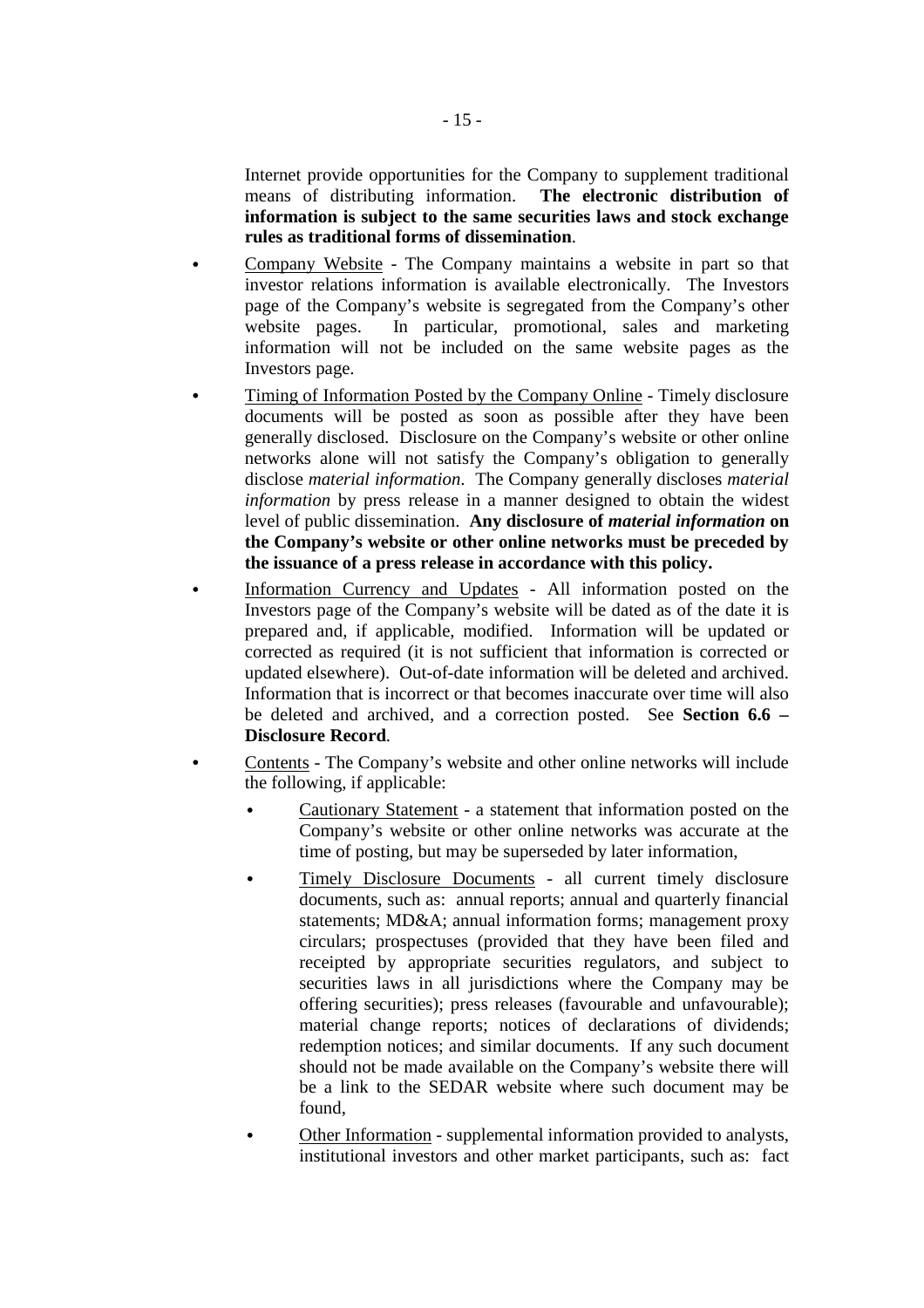sheets; slides of investor presentations; transcripts of investor relations conferences or speeches; and other material distributed at investor presentations, and

• Contact Information - a statement on who to contact to obtain more information.

Documents will be posted in their entirety. If this is impractical (for example, if it is a technical report with graphs, charts or maps), care must be taken that the excerpt is not misleading when read on its own.

- Third Party Documents
	- Analysts' Reports **The Company will not post analysts' reports on the Company's internal or external website or other online networks and will not provide a link to analysts' websites or publications**. The Company may choose to list the names of analysts who cover the Company on the Company's website or other online networks. If the Company chooses to do so, it will list all analysts that the Company is aware of that follow the Company - whether they are recommending buying, holding or selling the Company's securities.
	- Other Third Party Documents The Company will not put any other investor relations information authored by third parties on its website or other online networks, unless the information was prepared on behalf of the Company, or is general in nature and not specific to the Company.
- Responsibility for Company's Online Presence- The CEO, the Vice-CEO and the Corporate Communication Officer are responsible for maintaining the Investors page of the Company's website other online networks and are responsible for monitoring all Company information placed online for accuracy, completeness and compliance with relevant securities laws and to update the information as required.
- Electronic Inquiries The CEO, the Vice-CEO and the Corporate Communication Officer will be responsible for responses to electronic inquiries. Only public information or information which could otherwise be disclosed in accordance with this policy shall be utilized in responding to electronic inquiries.
- Links The CEO, the Vice-CEO and the Corporate Communication Officer must approve all links from the Company's website, or other online networks to a third party website. Any link on the Company's website will include a notice that advises the reader that they are leaving the Company's website and that the Company is not responsible for the contents of the other site. Such information should include language which will be sure to eliminate any chance that a reasonable investor could interpret the third-party information as misleading with respect to the Company. All other online networks maintained by the Company will post disclaimers that indicate that the Company is not responsible for the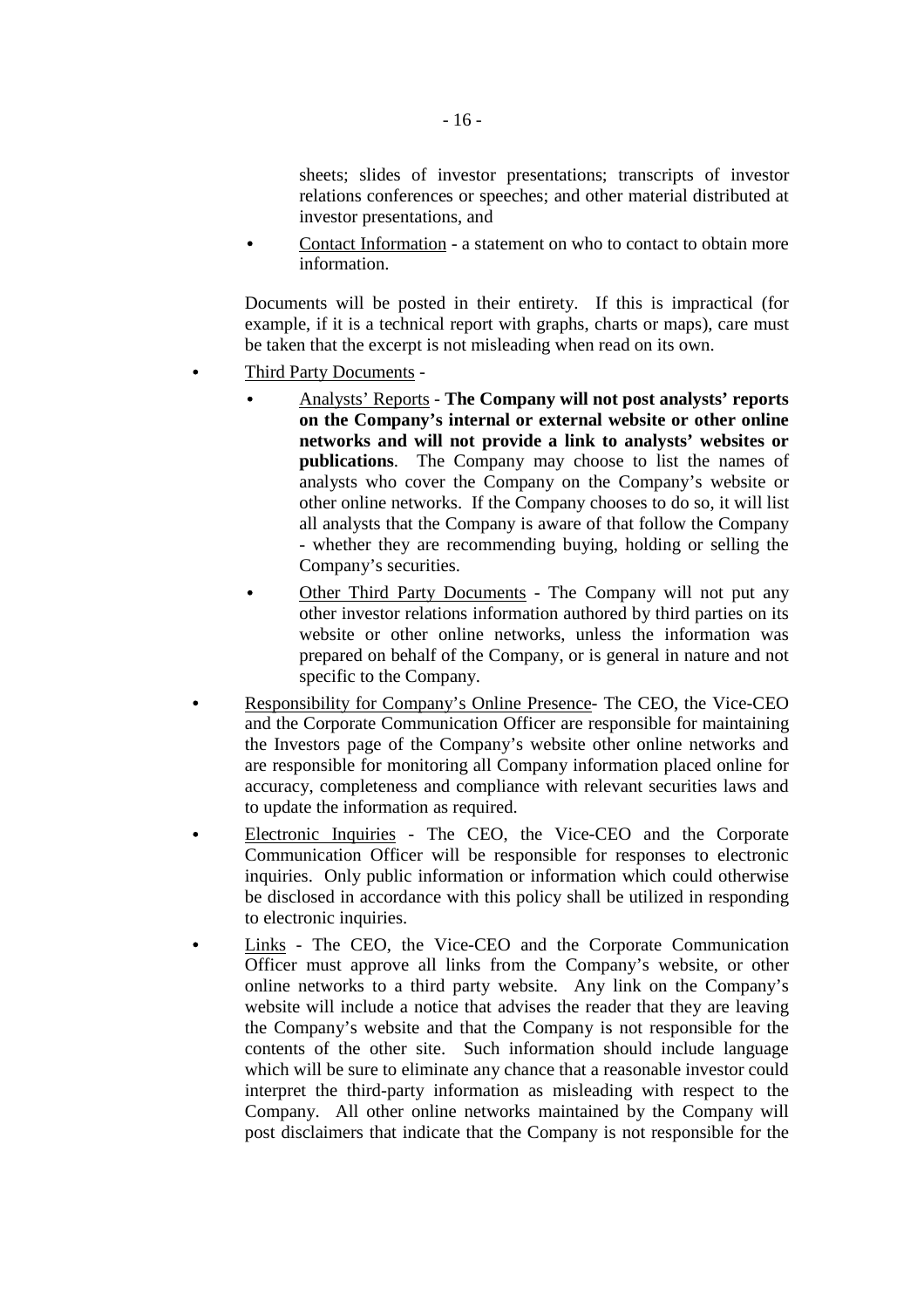content, accuracy or timeliness of third party information accessed by links. Links will be checked regularly to make sure they still work.

• Shut Down – The Corporate Communication Officer may, if required to comply with under applicable securities laws, take down certain parts of the Company's website or remove certain posts from other online networks maintained by the Company.

#### **6.6 Disclosure Record**

The CEO and the Vice-CEO will be responsible for maintaining a five-year archive containing all public information about the Company and all information posted on the Company's website and other online networks.

## **VII. RESPONSE TO UNUSUAL MARKET ACTIVITY**

#### **7.1 Protocol for Unusual Market Activity**

The Company's policy is not to comment on rumours (including rumours on the Internet). The Company's spokespersons will consistently respond: "It is our policy not to comment on market rumours or speculation." If the Toronto Stock Exchange asks the Company to make a clarifying statement in response to a rumour, the CEO will consider the matter and decide whether to make a definitive statement.

However, whenever an unusual market action takes place in the Company's securities, the Company should inquire to determine whether rumors or other conditions require corrective action exists, and if so, the Company should take appropriate action, which may include the issuance of an appropriate press release.

When attempting to determine the source of the unusual market activity, the Company should consider (i) whether any information about its affairs which would account for such the action has recently been publicly disclosed; (ii) whether there is any information of this type that has not been publicly disclosed (indicating a leak); or (iii) whether the Company is subject to a rumor or report.

#### **VIII. GUIDELINES FOR AUTHORIZED SPOKESPERSONS**

The following are guidelines for the Company's authorized spokespersons and the Disclosure Committee when dealing with securities professionals (including analysts), institutional or other investors and the media.

## **8.1 Private Briefings with Securities Professionals (Including Analysts), Investors and the Media**

Participation - The Company recognizes that private briefings with analysts play an important role in seeking out information, analyzing and interpreting it and making recommendations. The Company also recognizes that private briefings with institutional and other investors are an important element of its Investor Relations program. The Company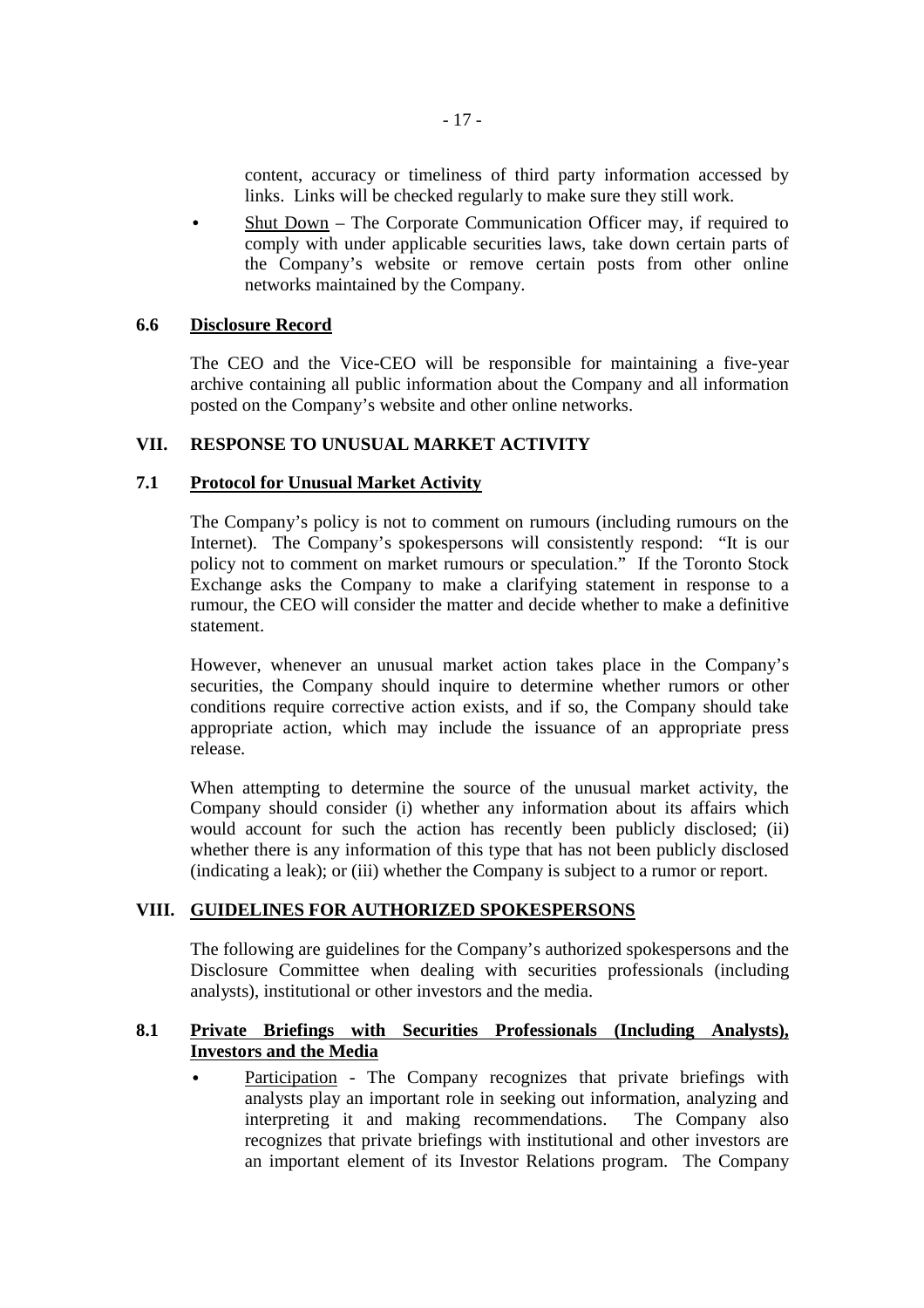will meet with analysts and investors individually or in small groups as needed and will initiate contacts or respond to analysts' and investors' calls on a timely, consistent and accurate fashion in accordance with this policy. All analysts will receive fair treatment - whether they are recommending buying or selling the Company's securities.

If the Company discloses any non-public, *material information* relating to the Company to (i) a broker or dealer, or such person associated therewith, (ii) an investment advisor, (iii) an investment company, or (iv) to any person who holds the Company's securities, under circumstances when it is reasonably likely that the person will purchase or sell the Company's securities on the basis of that information, the Company must make simultaneous disclosure (when the original disclosure was intentional) and prompt disclosure (when the original disclosure was accidental) in accordance with all applicable laws.

- Attendance Where practical, briefings with securities professionals (including analysts), investors and the media will be attended by at least two of the CEO, the Vice-CEO or Corporate Communication Officer. It is the responsibility of the Disclosure Committee to be completely familiar with the Company's public disclosure record so that the information provided by them will be consistent with the public disclosure record and to interrupt if questions could elicit the disclosure of non-public *material information*.
- Other Procedures The Company will follow the procedures set out in **Section 6.4 – News Conferences and Analyst Conference Calls; Communication Quiet Periods** under the following headings: Pre-Conference Briefing Sessions; Cautionary Language; Information Provided; Record-Keeping; and Debriefing Sessions.
- Communication Quiet Periods The Company will observe the communication quiet periods set out in **Section 6.4 – News Conferences and Analyst Conference Calls; Communication Quiet Periods** under the heading, Communication Quiet Periods.

## **8.2 Analysts' Reports and Models**

• Review of Analysts' Reports and Models - The Company believes that it is necessary and appropriate to review and potentially comment on reports and models prepared by financial analysts. However, this activity will be confined to identifying publicly disclosed factual information that may affect an analyst's model or to pointing out inaccuracies or omissions with reference to publicly available information about the Company.

To avoid any appearance of endorsing an analyst's report or model, any comments are to be provided orally and with a disclaimer stating that the report was reviewed for factual accuracy only. The Company will not express comfort with respect to analysts' reports, financial reports or earnings estimates or attempt to influence analysts' opinions or conclusions. For example, the Company cannot selectively confirm that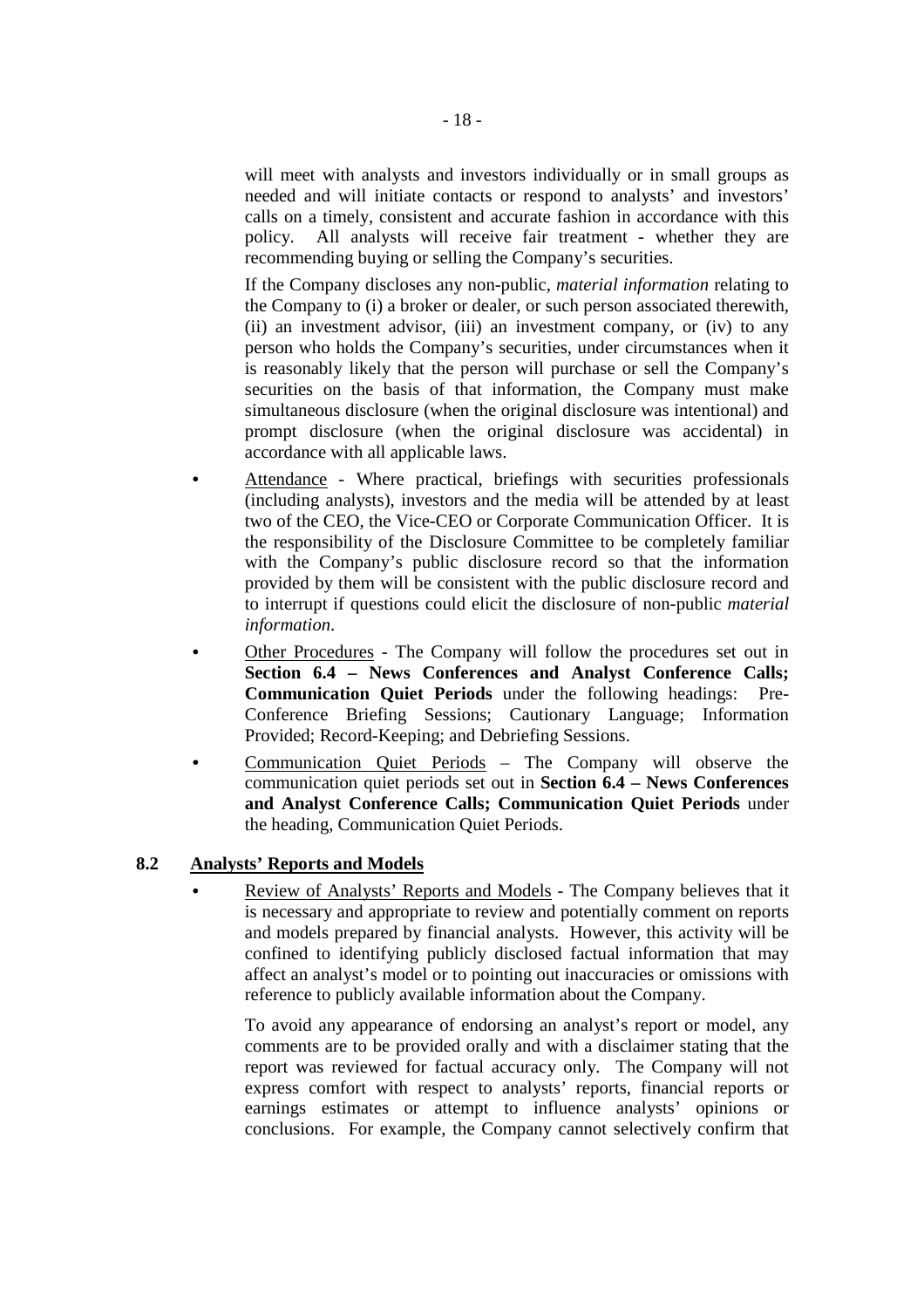an analyst's estimate is "on target" or that it is "too high" or "too low", whether directly or indirectly through implied "guidance".

- Limits on Distribution The Company will not distribute analysts' reports, financial models or earnings estimates internally within the Company or externally to third parties, except:
	- to *directors* and *officers* of the Company to assist them in managing earnings expectations, understanding how the marketplace values the Company and how corporate developments affect analysis, and
	- to the Company's financial and other professional advisors in accordance with **Section 4.3 – Necessary Course of Business**.

See also **Section 6.5 – Electronic Communications** under the heading, Third Party Documents for limits on distributing analysts' reports and the names of analysts who cover the Company.

#### **8.3 Forward-Looking Information**

Generally, the Company will not provide forward looking statement. If the Company discloses forward-looking information, it will do so in compliance with all applicable laws, rules, regulations and policies, and the following guidelines will be observed:

- Application Instances in which forward-looking information is made available to the public includes, but is not limited to: information that the Company files with securities regulators; information contained in news releases; information published on the Company's website and other online networks; and information published in marketing materials or other similar materials prepared by the Company or distributed to the public.
- Performance Indicators The Company must have a reasonable basis for any forward-looking information it discloses and should consider the reasonableness of the assumptions underlying the forward-looking information and the process followed in preparing and reviewing forwardlooking information. Forward-looking statements that are overly optimistic, lack objectivity or are not adequately explained may be misleading.
- No Selective Disclosure There will be no selective disclosure of forwardlooking *material information*, orally or in writing. All forward-looking information identified as *material information* will be generally disclosed by press release in a manner designed to obtain the widest level of public dissemination. Earnings forecasts, in particular, may not be selectively disclosed. See **Section 8.5 – Earnings Guidance**.
- Cautionary Statements The disclosure of any forward-looking information, orally or in writing, will be accompanied by the following language:
	- Identification of Forward-Looking Information a statement that the information is forward-looking,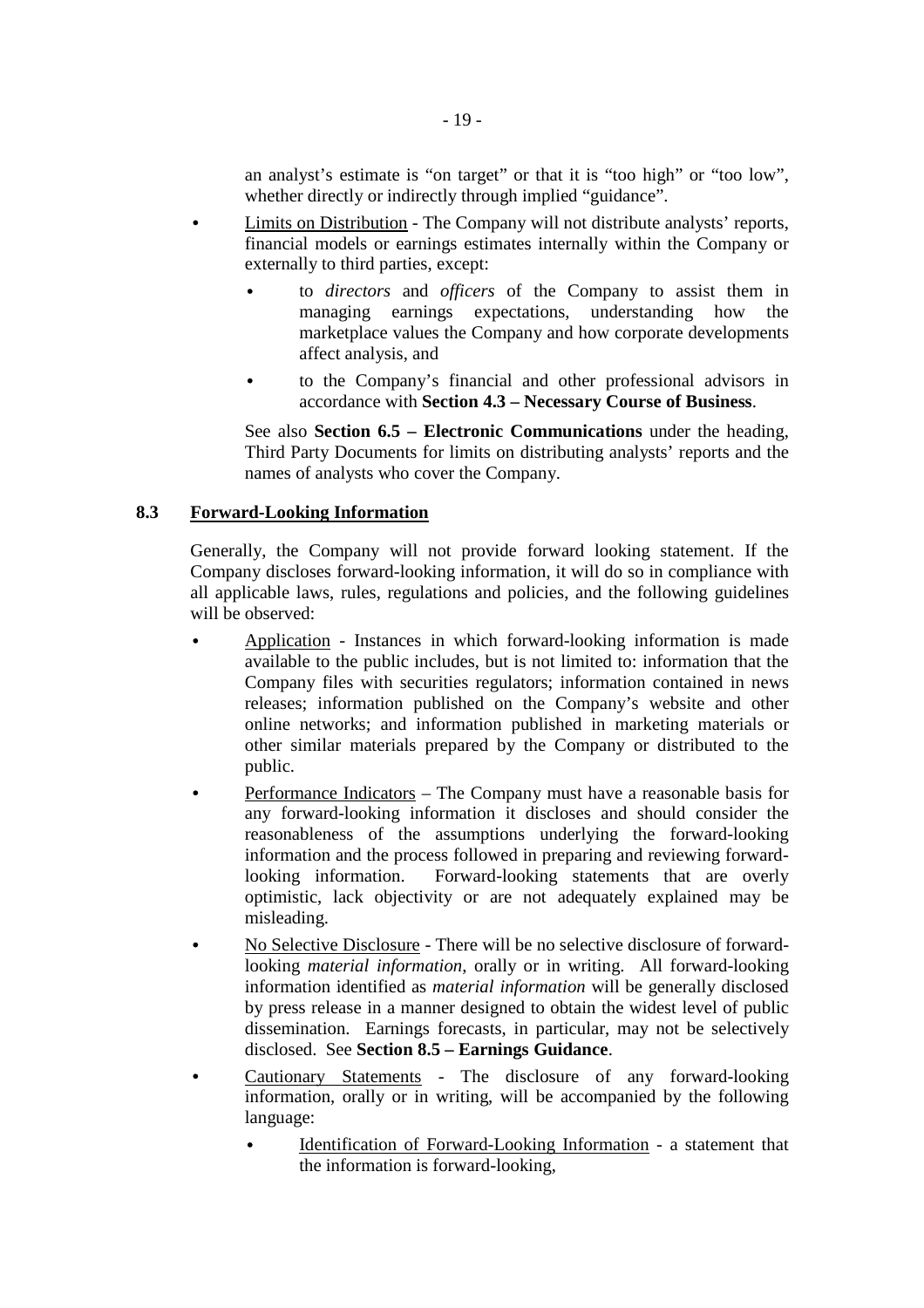- Assumptions a cautionary note stating that the forward-looking information is based on material assumptions and that there is a significant risk that actual results may vary, perhaps materially, from the results projected,
- Identification of Assumptions an explanation, in specific terms, of the material factors or assumptions (such as economic conditions or a course of action) on which the forward-looking information is based,
- Identification of Risks and Uncertainties an explanation, in specific terms, of the risks and uncertainties that may cause actual results to vary materially from the results projected,
- Date of Information a statement that the forward-looking information is given as of a certain date,
- Risk Factors  $-$  a statement that the full discussion of risk factors associated with the Company's business is contained in the Company's latest Annual Information Form, or prospectus, filed with Canadian securities regulators.
- Disclaimer a statement that the forward-looking information is subject to changes and disclaiming that the Company will update the information, subject to applicable securities laws.
- Press Releases Where appropriate, cautionary statements regarding forward looking statements included in press releases should be reviewed on a case by case basis taking into account the nature of the forward looking statements being provided.
- Updates Once the Company has disclosed forward-looking information (and notwithstanding any disclaimers by the Company), the Company's practice will be to regularly assess whether previous statements of forward-looking information should be replaced by new financial information to ensure that past disclosure of forward-looking information is accurately reflected in current MD&A and to update the information, if necessary, by press release in a manner designed to obtain the widest level of public dissemination.

## **8.4 Future-Oriented Financial Information**

If the Company discloses *future-oriented financial information* or *financial outlook*, it will do so in compliance with all applicable laws, rules, regulations and policies, and such information will:

- be based on assumptions that are reasonable in the circumstances;
- be limited to a period for which the information can be reasonably estimated; and
- use the accounting policies the Company expects to use to prepare its historical financial statements for the period covered by the *futureoriented financial information* or *financial outlook*.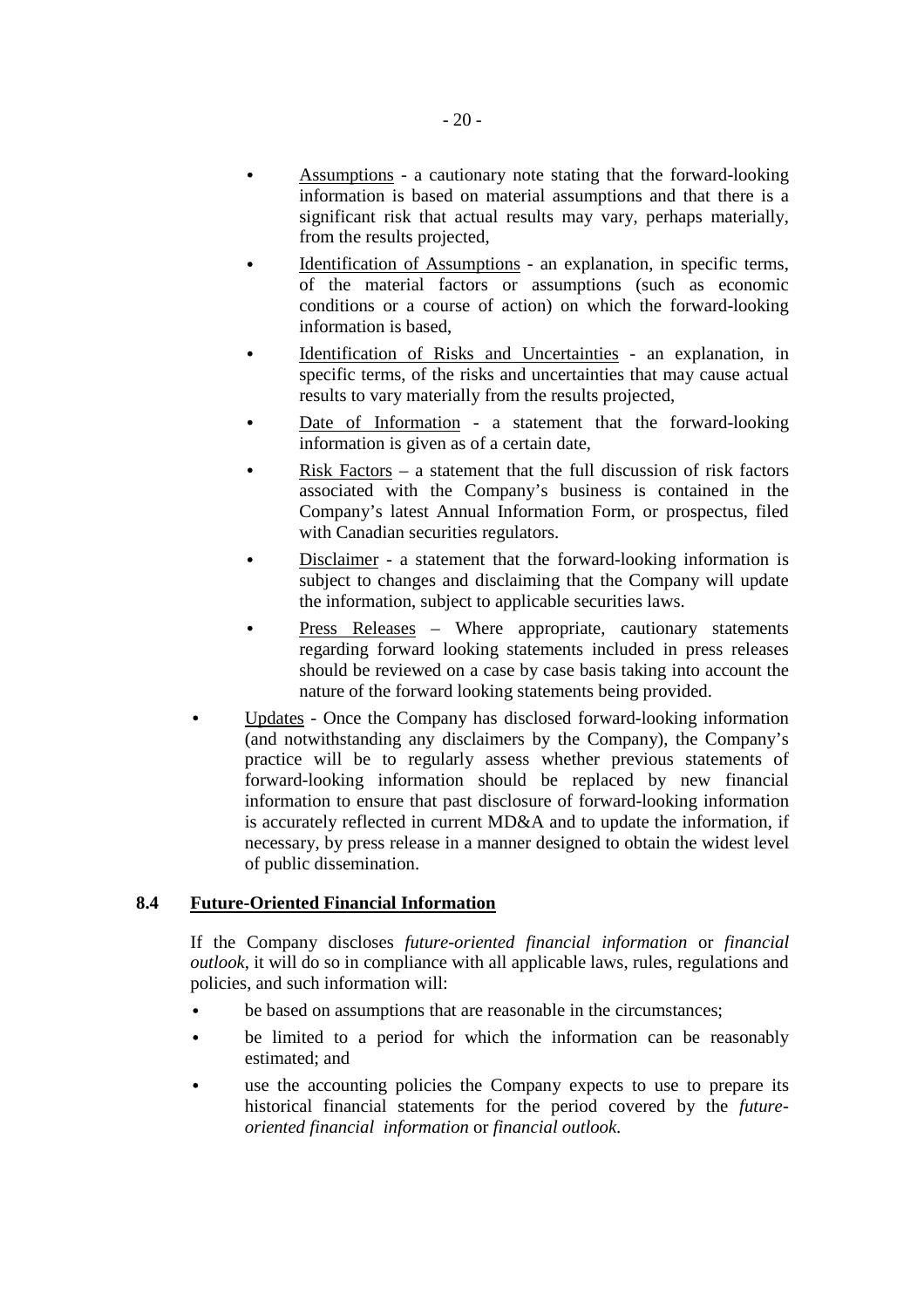*Future-oriented financial information* and *financial outlook* will generally be considered to be forward-looking material information. Accordingly, in addition to the disclosure required in **Section 8.3 – Forward Looking Information**, if the Company discloses *future-oriented financial information* or *financial outlook* in writing, the Company must include disclosure that:

- states the date management approved such information, if the document containing such information is undated; and
- explains the purpose of the information and cautions readers that the information may not be appropriate for other purposes.

## **8.5 Earnings Guidance**

If the Company has determined that it will be reporting results materially below or above publicly held expectations, it may make general disclosure of this information in a press release in a manner designed to obtain the widest level of public dissemination in order to enable discussion without risk of selective disclosure. Earnings guidance press releases will be reviewed by the Audit Committee and approved by the board of directors prior to release. The board of directors may delegate the approval function to the Audit Committee. See **Section 6.1 – Press Releases**. All forward-looking information contained in the press release must conform to the guidelines set out in **Section 8.3 – Forward-Looking Information**. An earnings guidance press release should be followed with a widely-available conference call to provide *material information* that has generally been disclosed or non-*material information* and analysis.

#### **8.6 Management Presentations, etc**.

Presentations at conferences, meetings and similar events should be either prepared or reviewed in advance by at least two members of the Disclosure Committee.

#### **IX. COMMUNICATION AND ENFORCEMENT**

#### **9.1 Communication of Policy**

This policy will be distributed to all *directors, officers*, employees and consultants of the Company and its *affiliates,* and will be posted on the Company's internal website or otherwise generally made available to such persons. All *directors, officers*, employees and consultants of the Company and/or its *affiliates*, and all authorized spokespersons, will be advised of its importance. The Company will communicate any changes to this policy.

#### **9.2 Onus of Compliance**

**Violations of this policy may constitute violations of securities laws and/or result in damages and liability to the Company and those concerned personally**. All *directors, officers,* employees and consultants of the Company and/or its *affiliates*, and all authorized spokespersons, are expected to be familiar with this policy and to comply fully with it.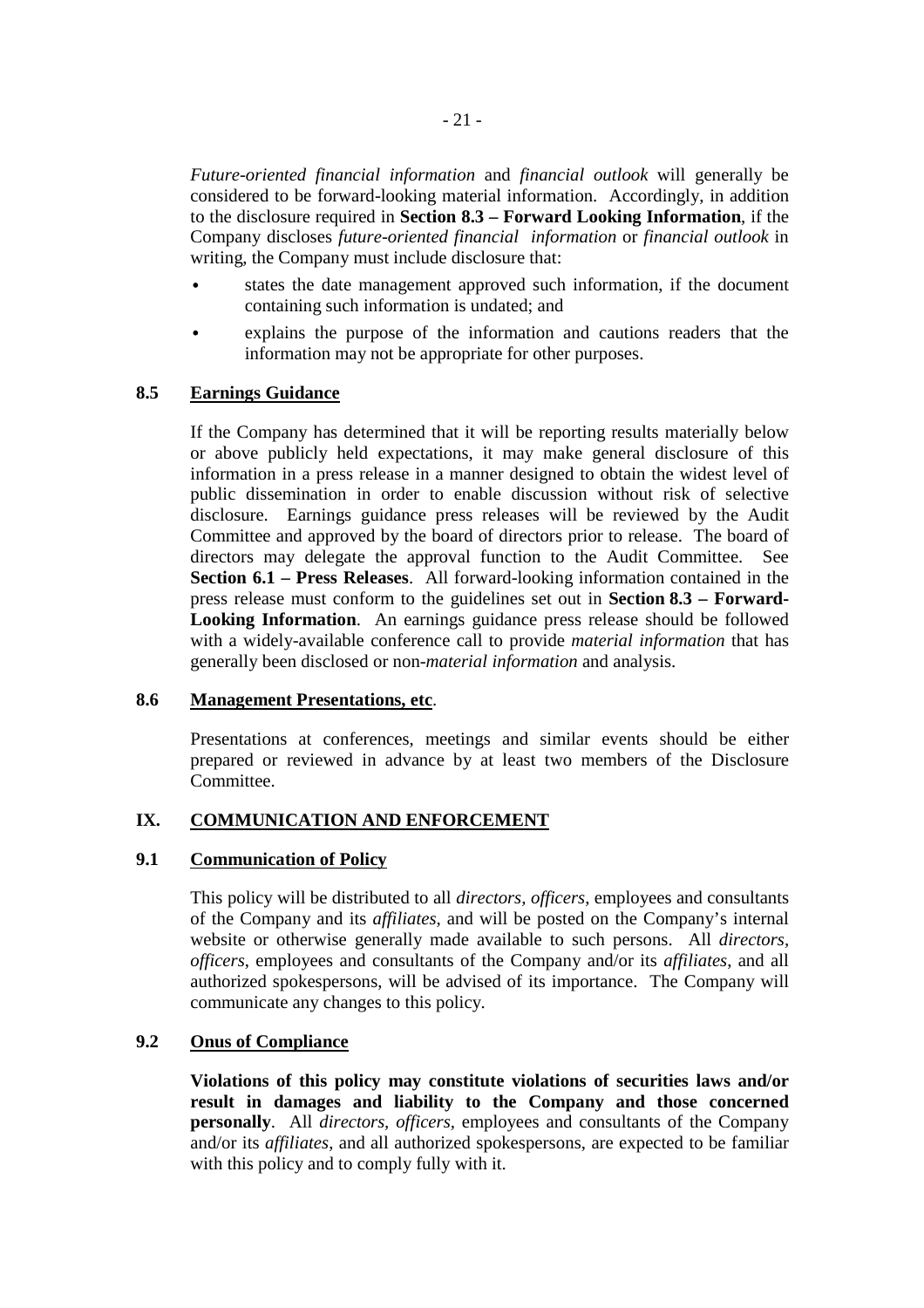## **9.3 Failure to Comply**

The Company will take disciplinary action, up to and including termination, in respect of breaches of this policy. The type of disciplinary action will be dependent on the nature of the breach, and will be subject to and in accordance with applicable employment law. Any violation of this policy may result in:

- the immediate suspension or dismissal of those individuals concerned, and
- the Company reporting those individuals concerned to securities enforcement authorities, which could lead to civil and/or criminal sanctions.

## **9.4 Acknowledgement**

All employees must sign and return to the Disclosure Committee, the Corporate Disclosure and Trading Policy Acknowledgement attached as Appendix G, attesting that they have read and understand this policy and that they agree to comply with its terms.

## **9.5 Questions**

All questions about this policy should be directed to the CEO or Vice-CEO or, in his or her absence, another member of the Disclosure Committee.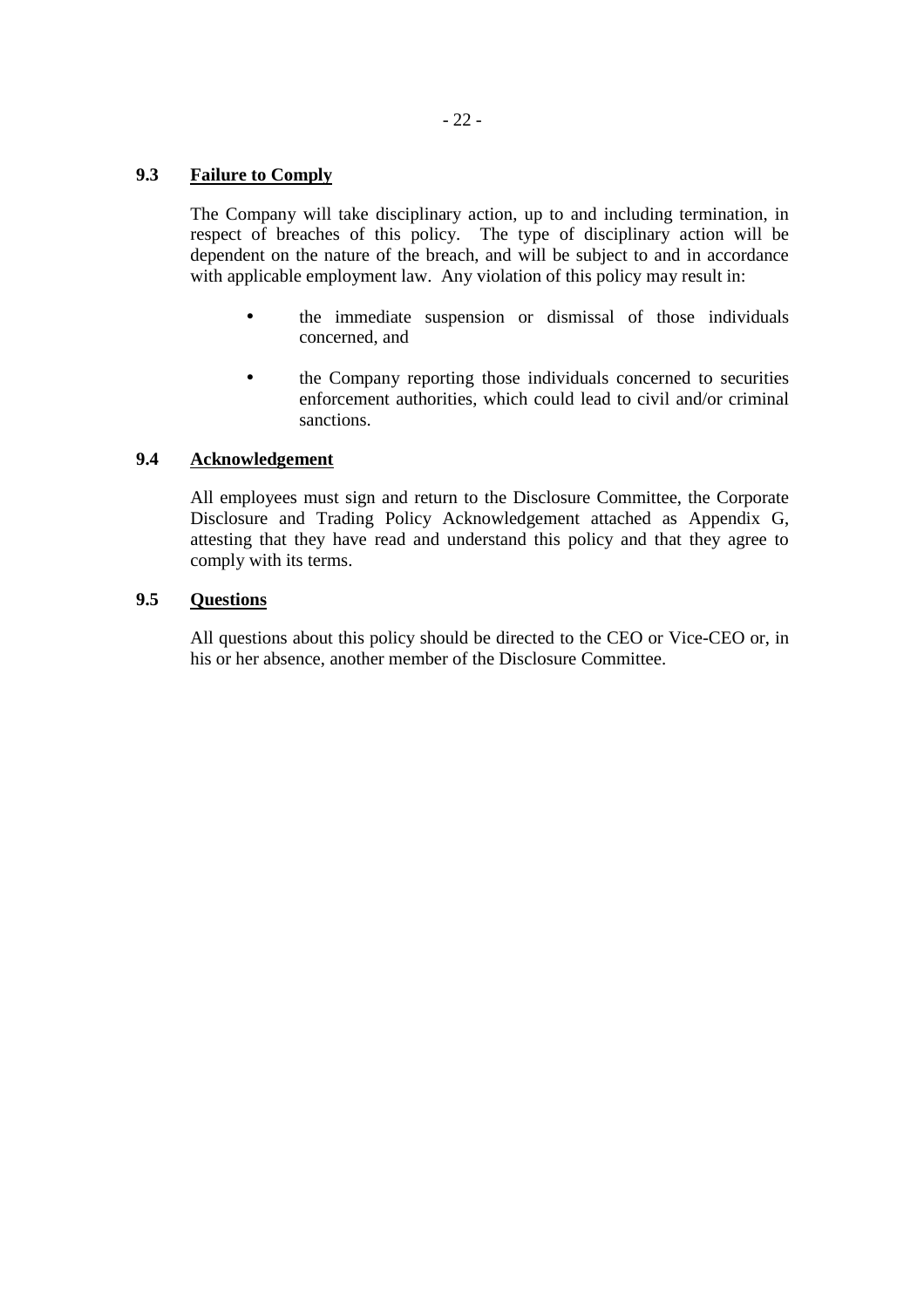# **Appendix A – Glossary**

| affiliate                                    | A company shall be deemed to be an <i>affiliate</i> of another company if one of<br>them is the <i>subsidiary</i> of the other or if both are subsidiaries of the same<br>company or if each of them is controlled by the same person or company;<br>and, if two companies are affiliated with the same company at the same time,<br>they are deemed to be <i>affiliated</i> with each other.                                                                                                                                                                                                                                                              |  |  |
|----------------------------------------------|------------------------------------------------------------------------------------------------------------------------------------------------------------------------------------------------------------------------------------------------------------------------------------------------------------------------------------------------------------------------------------------------------------------------------------------------------------------------------------------------------------------------------------------------------------------------------------------------------------------------------------------------------------|--|--|
| associate                                    | Where used to indicate a relationship with any <i>person</i> or company means:                                                                                                                                                                                                                                                                                                                                                                                                                                                                                                                                                                             |  |  |
|                                              | (a)<br>any company of which such person or company beneficially owns,<br>directly or indirectly, voting securities carrying more than 10% of<br>the voting rights attached to all voting securities of the company for<br>the time being outstanding;                                                                                                                                                                                                                                                                                                                                                                                                      |  |  |
|                                              | (b)<br>any partner of that <i>person</i> or company;                                                                                                                                                                                                                                                                                                                                                                                                                                                                                                                                                                                                       |  |  |
|                                              | any trust or estate in which such person or company has a<br>(c)<br>substantial <i>beneficial</i> interest or as to which such <i>person</i> or company<br>serves as trustee or in a similar capacity;                                                                                                                                                                                                                                                                                                                                                                                                                                                     |  |  |
|                                              | (d)<br>any relative of that <i>person</i> who resides in the same home as that<br>person;                                                                                                                                                                                                                                                                                                                                                                                                                                                                                                                                                                  |  |  |
|                                              | (e)<br>any <i>person</i> who resides in the same home as that <i>person</i> and to<br>whom that <i>person</i> is married, or any <i>person</i> of the opposite sex or<br>the same sex who resides in the same home as that <i>person</i> and with<br>whom that <i>person</i> is living in a conjugal relationship outside<br>marriage; or                                                                                                                                                                                                                                                                                                                  |  |  |
|                                              | (f)<br>any relative of a <i>person</i> mentioned in clause (e) who has the same<br>home as that <i>person</i> .                                                                                                                                                                                                                                                                                                                                                                                                                                                                                                                                            |  |  |
| <i>automatic securities</i><br>purchase plan | A dividend or interest reinvestment plan, a stock dividend plan or any other<br>plan of a reporting issuer or of a subsidiary of a reporting issuer to facilitate<br>the acquisition of securities of the reporting issuer if the timing of the<br>acquisitions of securities, the number of securities which may be acquired<br>under the plan by a <i>director</i> or <i>officer</i> of the reporting issuer or of the<br>subsidiary of the reporting issuer and the price payable for the securities are<br>established in advance by written formula or criteria set out in a plan<br>document and not subject to a subsequent exercise of discretion. |  |  |
| beneficially owned                           | A person shall be deemed to own beneficially securities beneficially<br>(a)<br>owned by a company controlled by him or by an affiliate of such<br>company.                                                                                                                                                                                                                                                                                                                                                                                                                                                                                                 |  |  |
|                                              | A person shall be deemed to own beneficially securities beneficially<br>(b)<br>owned by a trust controlled by him.                                                                                                                                                                                                                                                                                                                                                                                                                                                                                                                                         |  |  |
|                                              | A company shall be deemed to own beneficially securities<br>(c)<br>beneficially owned by its affiliates.                                                                                                                                                                                                                                                                                                                                                                                                                                                                                                                                                   |  |  |
|                                              | Beneficial ownership includes ownership<br>through any trustee, legal<br>representative, agent or other intermediary.                                                                                                                                                                                                                                                                                                                                                                                                                                                                                                                                      |  |  |
| <b>Blackout Period</b>                       | Means the time frame when directors, officers, employees and/or consultants<br>cannot trade in the Company's securities (including the grant or exercise of<br>stock options and warrants as well as buying and selling the Company's<br>shares or other securities) because of their actual or deemed knowledge of<br>non-public material information.                                                                                                                                                                                                                                                                                                    |  |  |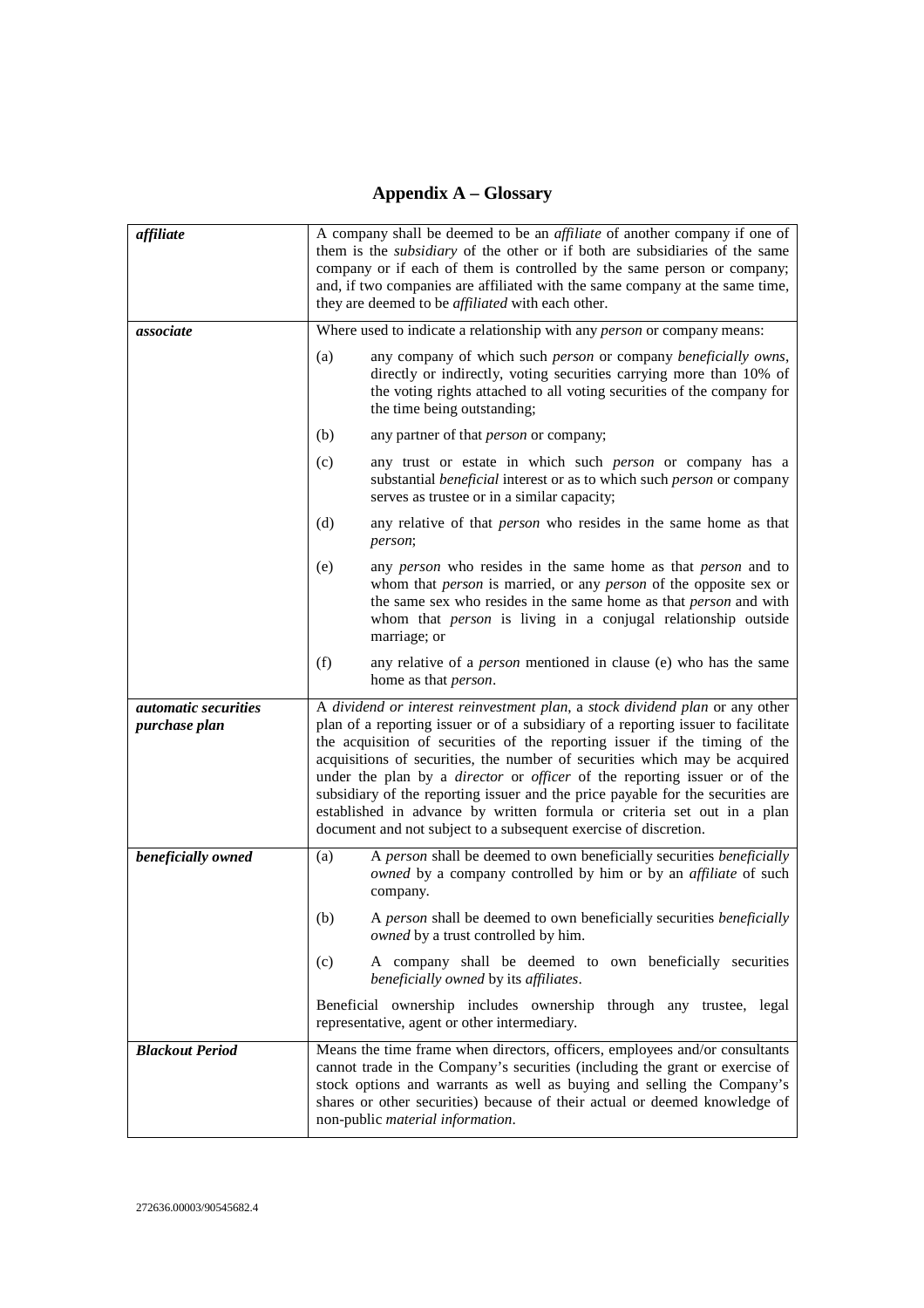| cash payment option                       | Means a provision in a <i>dividend</i> or <i>interest</i> reinvestment plan under which a<br>participant is permitted to make cash payments to purchase from the issuer, or<br>from an administrator of the issuer, securities of the issuer's own issue, in<br>addition to the securities                         |
|-------------------------------------------|--------------------------------------------------------------------------------------------------------------------------------------------------------------------------------------------------------------------------------------------------------------------------------------------------------------------|
|                                           | purchased using the amount of the dividend or interest payable to or<br>(a)<br>for the account of the participant; or                                                                                                                                                                                              |
|                                           | acquired as a stock dividend or other distribution out of earnings or<br>(b)<br>surplus.                                                                                                                                                                                                                           |
| control or direction                      | A person will generally have control or direction over securities if the<br>through any contract,<br>directly or indirectly,<br>persons,<br>arrangement,<br>understanding or relationship or otherwise has or shares                                                                                               |
|                                           | voting power, which includes the power to vote, or to direct the<br>(a)<br>voting of, such securities and/or                                                                                                                                                                                                       |
|                                           | (b)<br>investment power, which includes the power to acquire or dispose,<br>or to direct the acquisition or disposition of such securities.                                                                                                                                                                        |
| control or controlled                     | A company shall be deemed to be controlled by another person if,                                                                                                                                                                                                                                                   |
|                                           | voting securities are held, otherwise than by way of security only, by<br>(a)<br>or for the benefit of the other person; and                                                                                                                                                                                       |
|                                           | (b)<br>the votes carried by such securities are entitled, if exercised, to elect<br>a majority of the board of <i>directors</i> of the company.                                                                                                                                                                    |
| Corporate<br><b>Communication Officer</b> | An individual or company engaged by the Company to provide investor<br>relations activities.                                                                                                                                                                                                                       |
| director                                  | Where used in relation to a <i>person</i> , includes a director of a company and any<br>person acting in a capacity similar to that of a director of a company.                                                                                                                                                    |
| dividend or interest<br>reinvestment plan | An arrangement under which a holder of securities of an issuer is permitted to<br>direct that the dividends, interest or distributions paid on the securities be<br>applied to the purchase, from the issuer or an administrator of the issuer, of<br>securities of the issuer's own issue.                        |
| financial outlook                         | Forward-looking information about prospective results of operations,<br>financial position or cash flows that is based on assumptions about future<br>economic conditions and courses of action and that is not presented in the<br>format of a historical balance sheet, income statement or cash flow statement. |
| future-oriented financial<br>information  | Forward-looking information about prospective results of operations,<br>financial position or cash flows, based on assumptions about future economic<br>conditions and courses of action, and presented in the format of a historical<br>balance sheet, income statement or cash flow statement.                   |
| holding body corporate                    | A body corporate is the holding body corporate of another if that other body<br>corporate is its <i>subsidiary</i> .                                                                                                                                                                                               |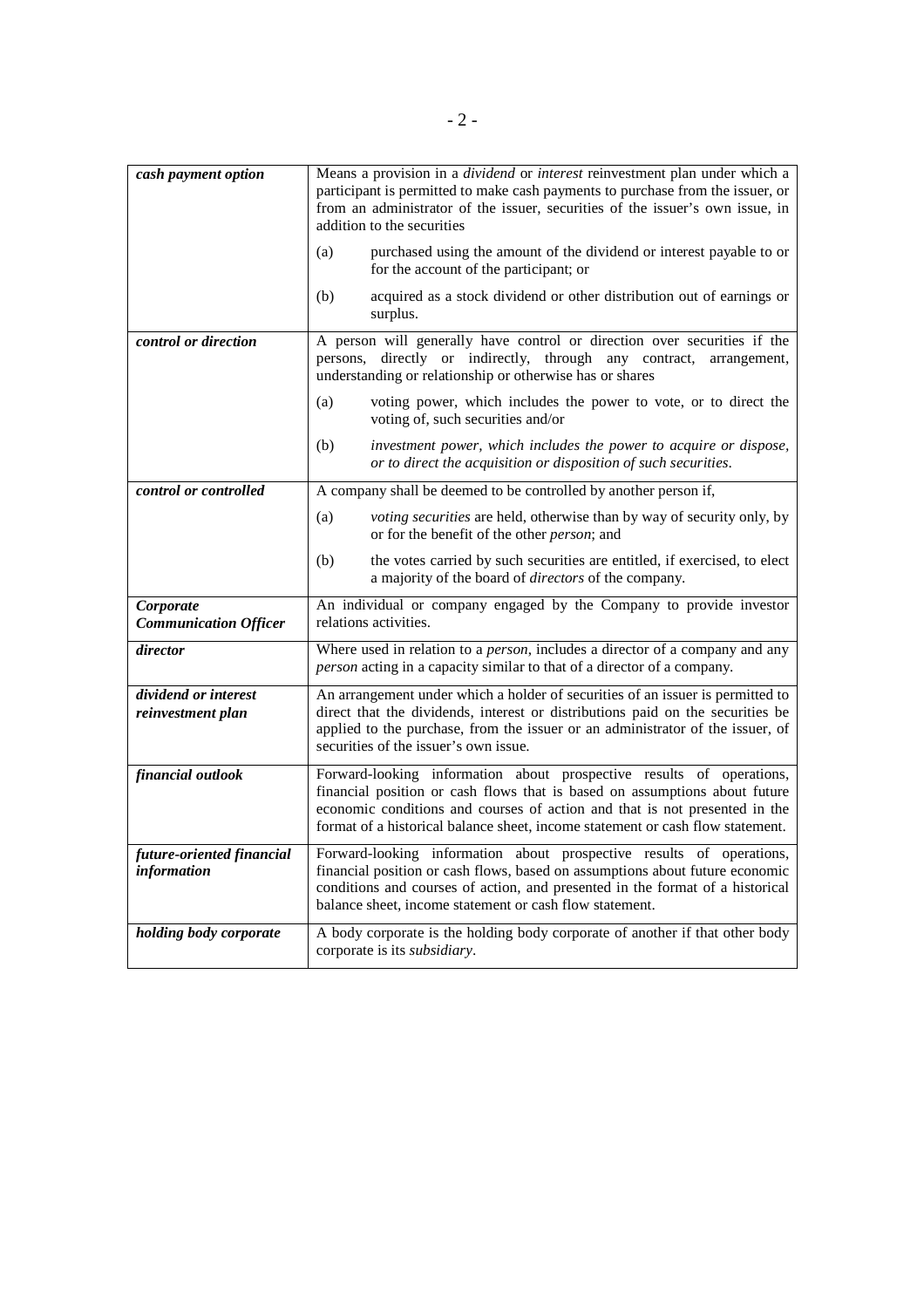| insider              | Each of the following persons is an <i>insider</i> of a company:                                                                                                                                                                                                                                                                                                                                                                                                                                                                                                                                                                                                                                                                                                                                    |
|----------------------|-----------------------------------------------------------------------------------------------------------------------------------------------------------------------------------------------------------------------------------------------------------------------------------------------------------------------------------------------------------------------------------------------------------------------------------------------------------------------------------------------------------------------------------------------------------------------------------------------------------------------------------------------------------------------------------------------------------------------------------------------------------------------------------------------------|
|                      | every director or <i>officer</i> of the company,<br>(a)                                                                                                                                                                                                                                                                                                                                                                                                                                                                                                                                                                                                                                                                                                                                             |
|                      | every director or <i>officer</i> of a company that is itself an <i>insider</i> or<br>(b)<br>subsidiary of the company,                                                                                                                                                                                                                                                                                                                                                                                                                                                                                                                                                                                                                                                                              |
|                      | any person or company who beneficially owns, directly or indirectly,<br>(c)<br>voting securities of a company or who exercises control or direction<br>over voting securities of a company or a combination of both<br>carrying more than 10% of the voting rights attached to all voting<br>securities of the company other than voting securities held by the<br>person or company as underwriter in the course of a distribution, and                                                                                                                                                                                                                                                                                                                                                            |
|                      | (d)<br>the company where it has purchased, redeemed or otherwise<br>acquired any of its securities, for so long as it holds any of its<br>securities.                                                                                                                                                                                                                                                                                                                                                                                                                                                                                                                                                                                                                                               |
| lump-sum payment     | A provision of an automatic securities purchase plan which allows a director<br>or <i>officer</i> to acquire securities in consideration of an additional lump-sum<br>payment, including, in the case of a dividend or interest reinvestment plan<br>which is an automatic securities purchase plan, a cash payment option.                                                                                                                                                                                                                                                                                                                                                                                                                                                                         |
| major subsidiary     | A subsidiary of an issuer if the assets of the subsidiary, as included in the<br>issuer's most recent annual audited or interim balance sheet, or, for a period<br>relating to a financial year beginning on or after January 1, 2011, a statement<br>of financial position, are 30 per cent or more of the consolidated assets of the<br>issuer reported on that balance sheet or statement of financial position, as the<br>case may be, or the revenue of the subsidiary, as included in the issuer's most<br>recent audited annual or interim income statement, or, for a period relating to<br>a financial year beginning on or after January 1, 2011, a statement of<br>comprehensive income, is 30 per cent or more of the consolidated revenue of<br>the issuer reported on that statement. |
| management company   | A person of company established or contracted to provide significant<br>management or administrative services to an issuer or a subsidiary of the<br>issuer.                                                                                                                                                                                                                                                                                                                                                                                                                                                                                                                                                                                                                                        |
| material change      | Where used in relation to the affairs of a company, means a change in the<br>business, operations or capital of the company that would reasonably be<br>expected to have a significant effect on the market price or value of any of the<br>securities of the company and includes a decision to implement such a change<br>made by the board of <i>directors</i> of the company or by senior management of<br>the company who believe that confirmation of the decision by the board of<br>directors is probable.                                                                                                                                                                                                                                                                                  |
| material fact        | Where used in relation to securities issued or proposed to be issued, means a<br>fact that significantly affects or could reasonably be expected to significantly<br>effect the market price or value of such securities.                                                                                                                                                                                                                                                                                                                                                                                                                                                                                                                                                                           |
| material information | Material information is any information relating to the business and affairs of<br>a company that results in or would reasonably be expected to result in a<br>significant change in the market price or value of any of the company's listed<br>securities, or would reasonably be expected to have a significant influence on<br>a reasonable investor's investment decisions or a reasonable investor would<br>consider important in making an investment decision. Material information<br>consists of both <i>material facts</i> and <i>material changes</i> relating to the business<br>and affairs of a listed company.                                                                                                                                                                      |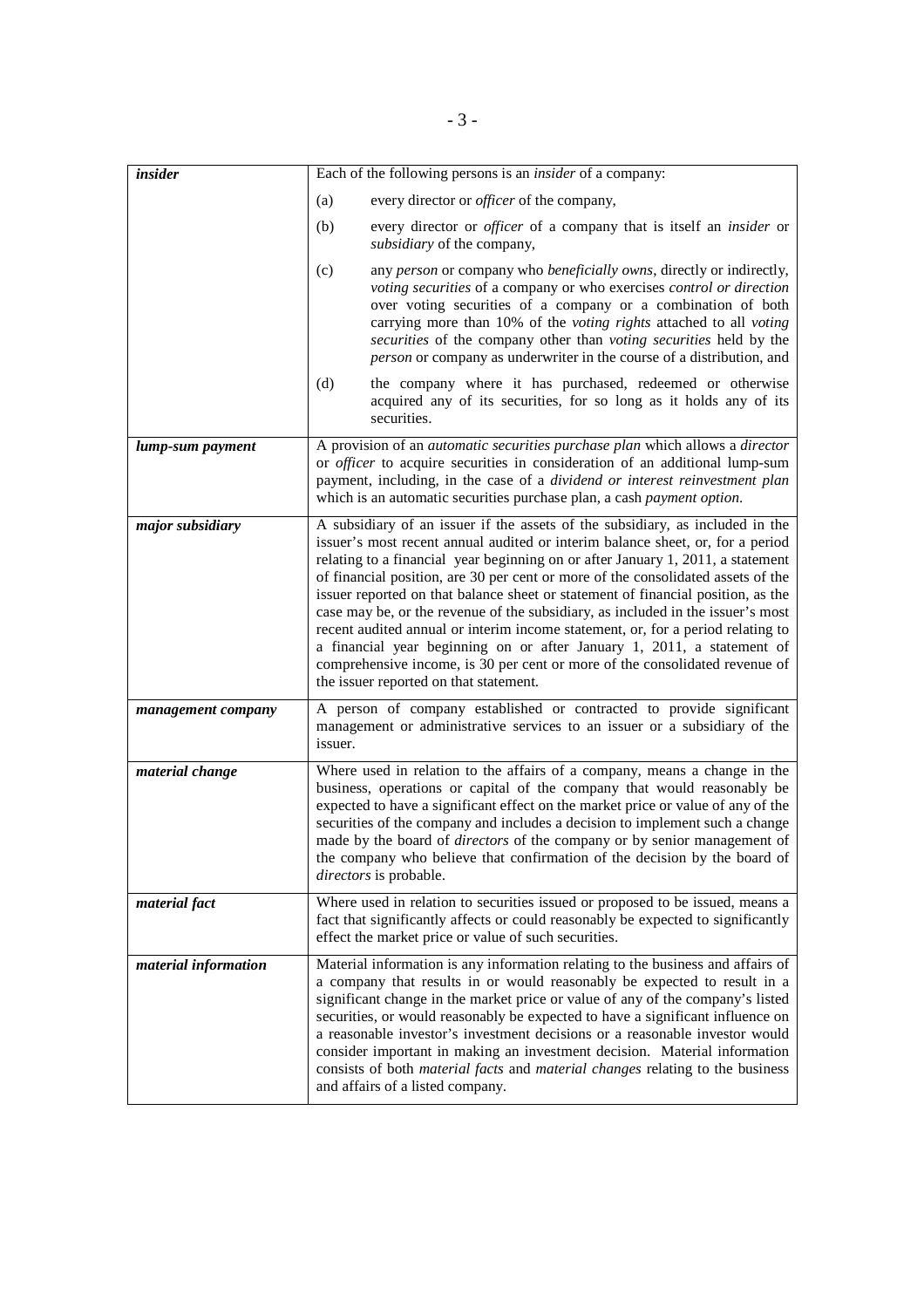| officer                  |             | The chair, any vice-chair of the board of directors, the president, any vice-<br>president, the secretary, the assistant secretary, the treasurer, the assistant<br>treasurer, the comptroller, the general counsel, the general manager, and a<br>managing director of a company, any other person designated an officer of a<br>company by by-law or similar authority, and any individual acting in a<br>similar capacity on behalf of a company.                                                                                                 |
|--------------------------|-------------|------------------------------------------------------------------------------------------------------------------------------------------------------------------------------------------------------------------------------------------------------------------------------------------------------------------------------------------------------------------------------------------------------------------------------------------------------------------------------------------------------------------------------------------------------|
| person                   |             | A person includes an individual, a body corporate, a partnership, an<br>unincorporated association, an unincorporated syndicate, an unincorporated<br>organization, a trust, a trustee, an executor, an administrator, and any other<br>legal or personal representative.                                                                                                                                                                                                                                                                            |
| reporting insider        |             | Each of the following persons is an reporting insider of a reporting issuer:                                                                                                                                                                                                                                                                                                                                                                                                                                                                         |
|                          | (a)         | the CEO, CFO or COO of the reporting issuer, of a significant<br>shareholder of the reporting issuer or of a major subsidiary of the<br>reporting issuer;                                                                                                                                                                                                                                                                                                                                                                                            |
|                          | (b)         | a director of the reporting issuer, of a significant shareholder of the<br>reporting issuer or of a major subsidiary of the reporting issuer,                                                                                                                                                                                                                                                                                                                                                                                                        |
|                          | (c)         | a person or company responsible for a principal business unit,<br>division or function of the reporting issuer,                                                                                                                                                                                                                                                                                                                                                                                                                                      |
|                          | (d)         | a significant shareholder based on post-conversion beneficial<br>ownership of the reporting issuer's securities and the CEO, CFO or<br>COO and every director of the significant shareholder based on post-<br>conversion beneficial ownership,                                                                                                                                                                                                                                                                                                      |
|                          | (e)         | a management company that provides significant management or<br>administrative services to the reporting issuer or a major subsidiary<br>of the reporting issuer, every director of the management company,<br>every CEO, CFO or COO of the management company, and every<br>significant shareholder of the management company,                                                                                                                                                                                                                      |
|                          | (f)         | an individual performing functions similar to the functions<br>performed by any of the insiders described in paragraphs (a) to (f)                                                                                                                                                                                                                                                                                                                                                                                                                   |
|                          | (g)         | the reporting issuer itself, if it has purchased, redeemed or otherwise<br>acquired a security of its own issue, for so long as it continues to<br>hold that security, or                                                                                                                                                                                                                                                                                                                                                                            |
|                          | (h)         | any other insider that in the ordinary course receives or has access to<br>information as to material facts or material changes concerning the<br>reporting issuer before the material facts or material changes are<br>generally disclosed and directly or indirectly exercises, or has the<br>ability to exercise, significant power or influence over the business,<br>operations, capital or development of the reporting issuer.                                                                                                                |
| share appreciation right | securities. | Means a right, granted by a company or any of its subsidiaries as<br>compensation for services rendered or otherwise in connection with office or<br>employment, to receive a payment of cash or an issue or transfer of securities<br>based wholly or in part on changes in the trading price of publicly traded                                                                                                                                                                                                                                    |
| significant shareholder  |             | A person or company that has beneficial ownership of, or control or direction<br>over, whether direct or indirect, or a combination of beneficial ownership of,<br>and control or direction over, whether direct or indirect, securities of an issuer<br>carrying more than 10 per cent of the voting rights attached to all the issuer's<br>outstanding voting securities, excluding, for the purpose of the calculation of<br>the percentage held, any securities held by the person or company as<br>underwriter in the course of a distribution. |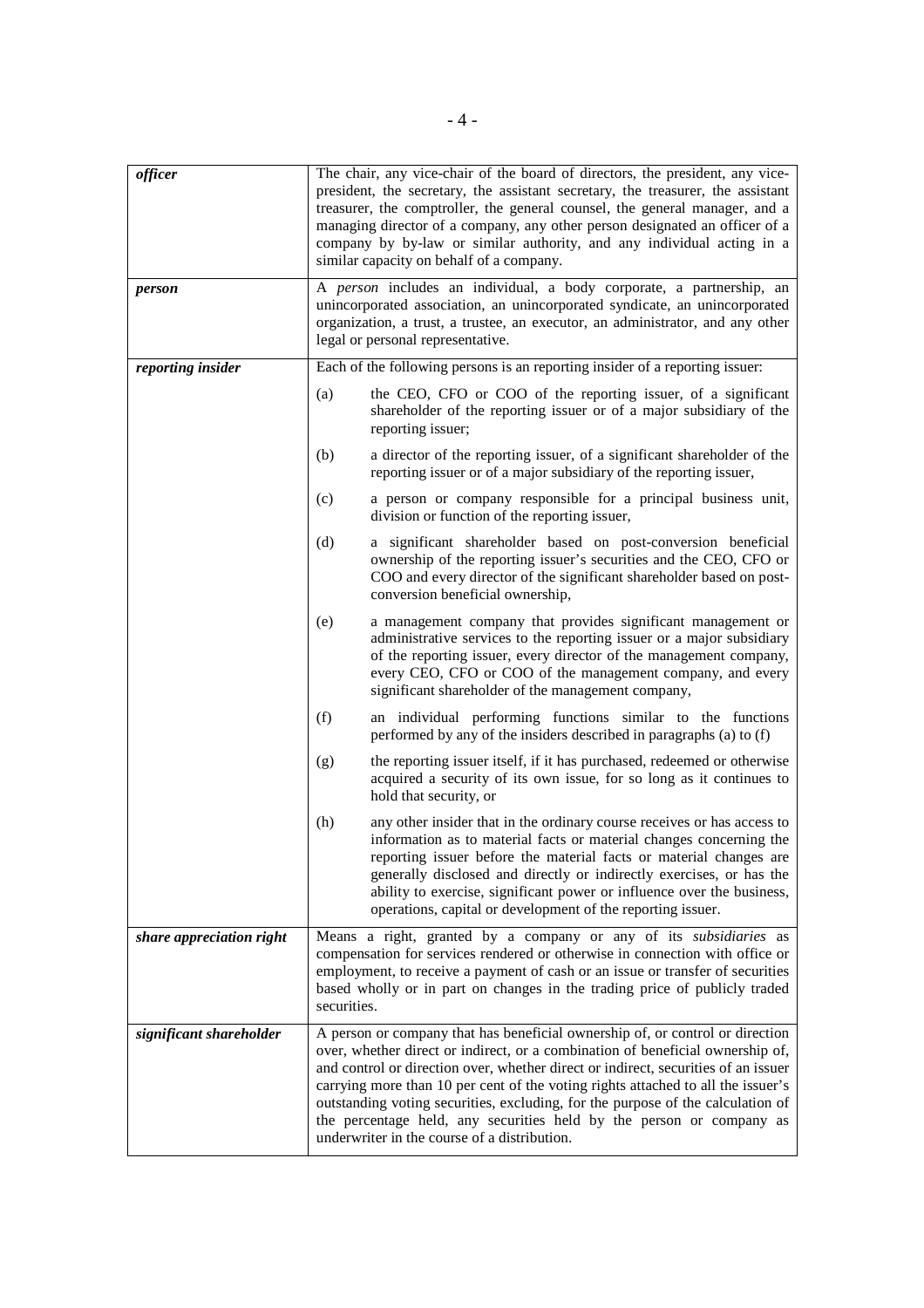| special relationship |     | A person is in a special relationship with a company if:                                                                                                                                                                                                                                                                                          |
|----------------------|-----|---------------------------------------------------------------------------------------------------------------------------------------------------------------------------------------------------------------------------------------------------------------------------------------------------------------------------------------------------|
|                      | (i) | the person is an insider, affiliate or associate of,                                                                                                                                                                                                                                                                                              |
|                      |     | (i)<br>the company;                                                                                                                                                                                                                                                                                                                               |
|                      |     | (ii)<br>a person that is proposing to make a take-over bid, as<br>defined under applicable securities laws, for the securities<br>of the company; or                                                                                                                                                                                              |
|                      |     | (iii)<br>a person that is proposing to become a party to a<br>reorganization, amalgamation, merger or arrangement or<br>similar business combination with the company or to<br>acquire a substantial portion of its property;                                                                                                                     |
|                      | (j) | the <i>person</i> is engaging in or proposes to engage in any business or<br>professional activity with or on behalf of the company or with or on<br>behalf of a <i>person</i> described in subclause (a) (ii) or (iii);                                                                                                                          |
|                      | (k) | the <i>person</i> is a <i>director</i> , officer or employee of the company or of a<br>person described in subclause (a) (ii) or (iii) or clause (b);                                                                                                                                                                                             |
|                      | (1) | the person learned of a material fact or material change with respect<br>to the company while the <i>person</i> was a <i>person</i> described in clause<br>$(a)$ , $(b)$ or $(c)$ ;                                                                                                                                                               |
|                      | (m) | the person learned of a material fact or material change with respect<br>to the company from any other <i>person</i> described above, including a<br>person described in this clause, and knows or ought reasonably to<br>have known that the other <i>person</i> is a <i>person</i> in such a relationship                                       |
|                      |     |                                                                                                                                                                                                                                                                                                                                                   |
| stock dividend plan  |     | Means an arrangement under which securities of a company are issued by the<br>company to holders of securities of the company as a stock dividend or other<br>distribution out of retained earnings or surplus capital.                                                                                                                           |
| subsidiary           |     | A company shall be deemed to be a subsidiary of another company if:                                                                                                                                                                                                                                                                               |
|                      | (a) | it is controlled by:                                                                                                                                                                                                                                                                                                                              |
|                      |     | (i)<br>that other company, or                                                                                                                                                                                                                                                                                                                     |
|                      |     | that other company and one or more companies each of<br>(ii)<br>which is controlled by that other company, or                                                                                                                                                                                                                                     |
|                      |     | (iii)<br>two or more companies each of which is controlled by that<br>other company; or                                                                                                                                                                                                                                                           |
|                      | (b) | it is a <i>subsidiary</i> of a company that is that other company's<br>subsidiary.                                                                                                                                                                                                                                                                |
|                      |     | Note: "control" is defined as 50% of the votes attaching to shares.                                                                                                                                                                                                                                                                               |
| trading day          |     | Means a day on which the stock exchanges on which the company's<br>securities are traded are open for trading. If material information is disclosed<br>on a trading day before the markets close, then such disclosure shall be<br>considered to have been made at the commencement of the first trading day<br>following such public disclosure. |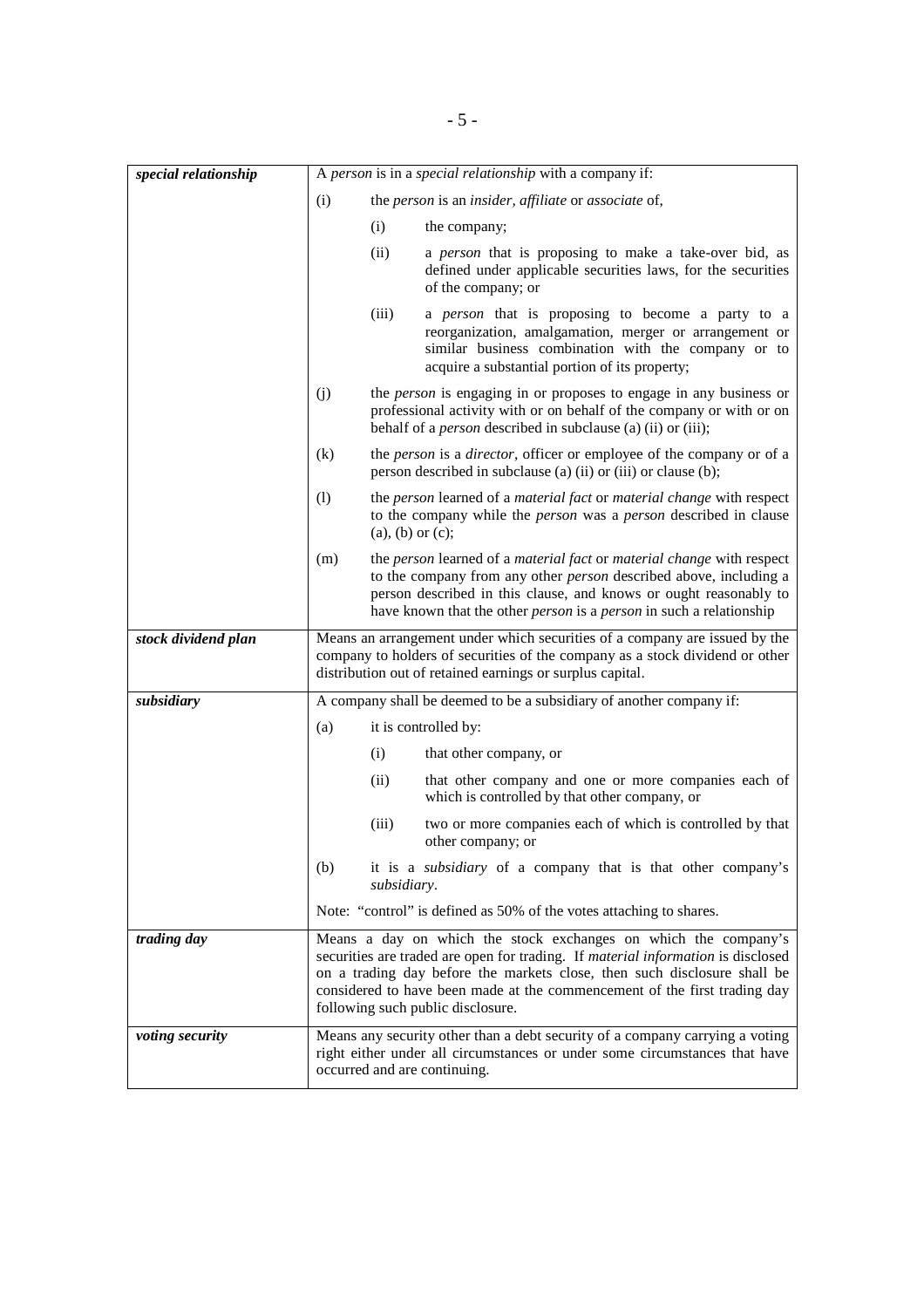## **Appendix B – Examples of Potentially Material Information**

The Timely Disclosure Policy of the Toronto Stock Exchange and National Policy 51- 102 – *Disclosure Standards* of the Canadian Securities Administrators give examples of types of events or information that may be material. The list is not exhaustive and is not a substitute for companies exercising their own judgment in making materiality determinations.

## **Corporate structure**

- changes in share ownership that may affect control of the Company
- major reorganizations, amalgamations or mergers
- take-over bids (tender offers), issuer bids or insider bids

## **Capital structure**

- the public or private sale of additional securities
- planned repurchases or redemptions of securities
- planned splits of common shares or offerings of warrants or rights to buy shares
- any share consolidation, share exchange or stock dividend
- changes in the Company's dividend payments or policies
- the possible initiation of a proxy fight
- material modifications to rights of security holders

## **Financial results**

- quarterly and annual earnings results
- a significant increase or decrease in near-term earnings prospects
- unexpected changes in the financial results for any periods
- shifts in financial circumstances, such as cash flow reductions, major asset writeoffs or write-downs
- changes in the value or composition of the Company's assets
- any material change in the Company's accounting policy

## **Business and operations**

- any development that affects the Company's resources, technology, products or markets
- a significant change in capital investment plans or corporate objectives
- major labour disputes
- disputes with major contractors or suppliers
- significant new contracts, products, patents or services or significant losses of contracts or business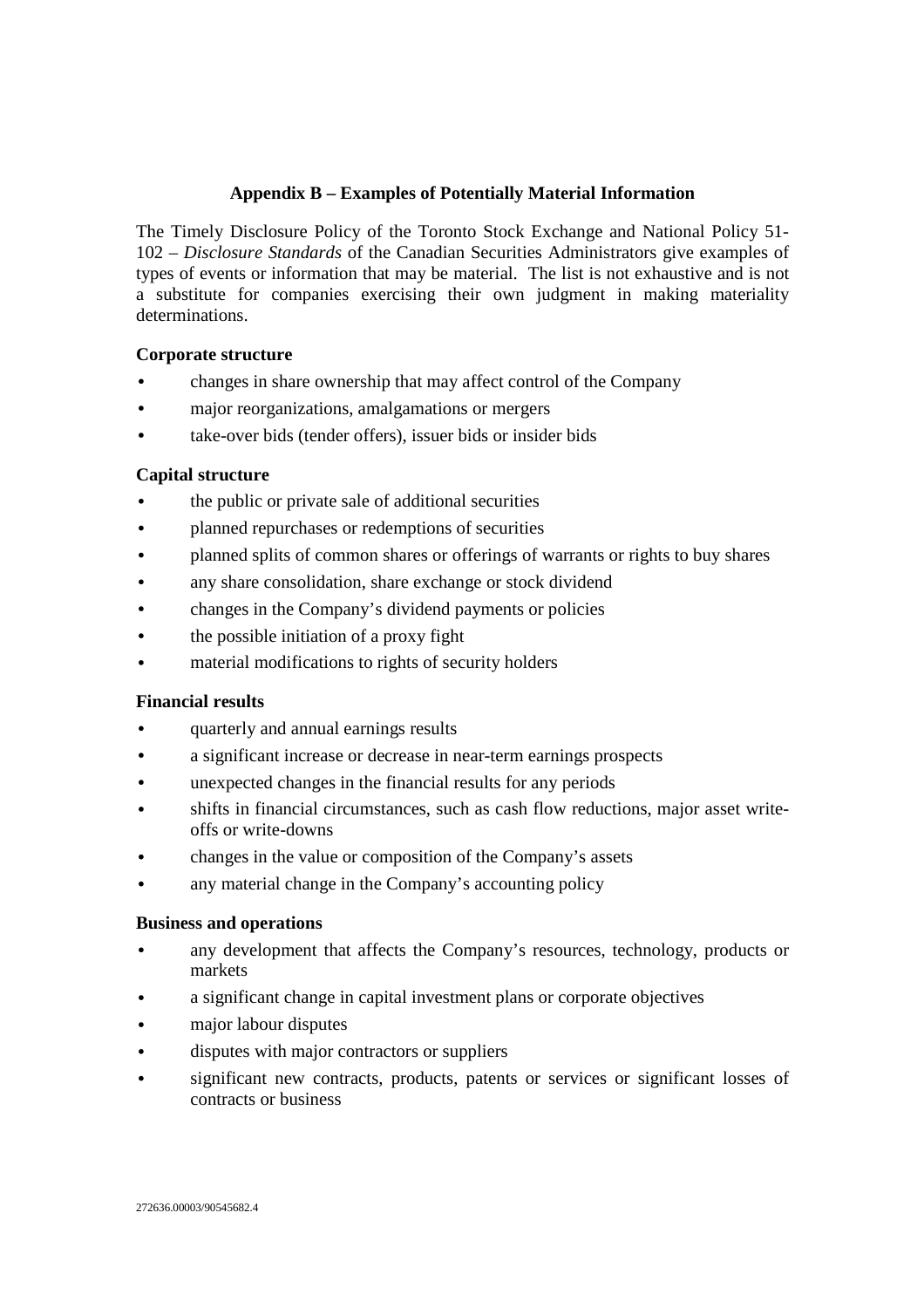- changes to the board of directors or executive management, including the departure of the Company's CEO, Vice-CEO, SVP or president (or persons in equivalent positions)
- the commencement of, or developments in, material legal proceedings or regulatory matters
- waivers of corporate ethics and conduct rules for *officers, directors* and other key employees
- any notice that reliance on a prior audit is no longer permissible
- de-listing of the Company's securities
- the movement of the Company's securities from one quotation system or exchange to another
- a change in auditors or disagreements with auditors

## **Acquisitions and dispositions**

- significant acquisitions or dispositions of assets, property or joint venture interests
- acquisitions of other companies, including a take-over bid for, or merger with, another company

## **Changes in credit arrangements**

- the borrowing or lending of significant amount of money
- any mortgaging or encumbering of the Company's assets
- defaults under debt obligations, agreements to restructure debt or planned enforcement procedures by a bank or any other creditors
- changes in rating agency decisions
- significant new credit arrangements

## **External political, economic, social or regulatory developments**

- significant regulatory decisions or changes
- external political, economic or social developments that will have or have had a direct effect on the business and affairs of the Company that is both material and uncharacteristic of the effect generally experienced by other companies engaged in the same business or industry

## **Other**

• any other development relating to the business and affairs of the Company that would reasonably be expected to significantly affect the market price or value of the Company's securities or have a significant effect on a reasonable investor's investment decision regarding the Company.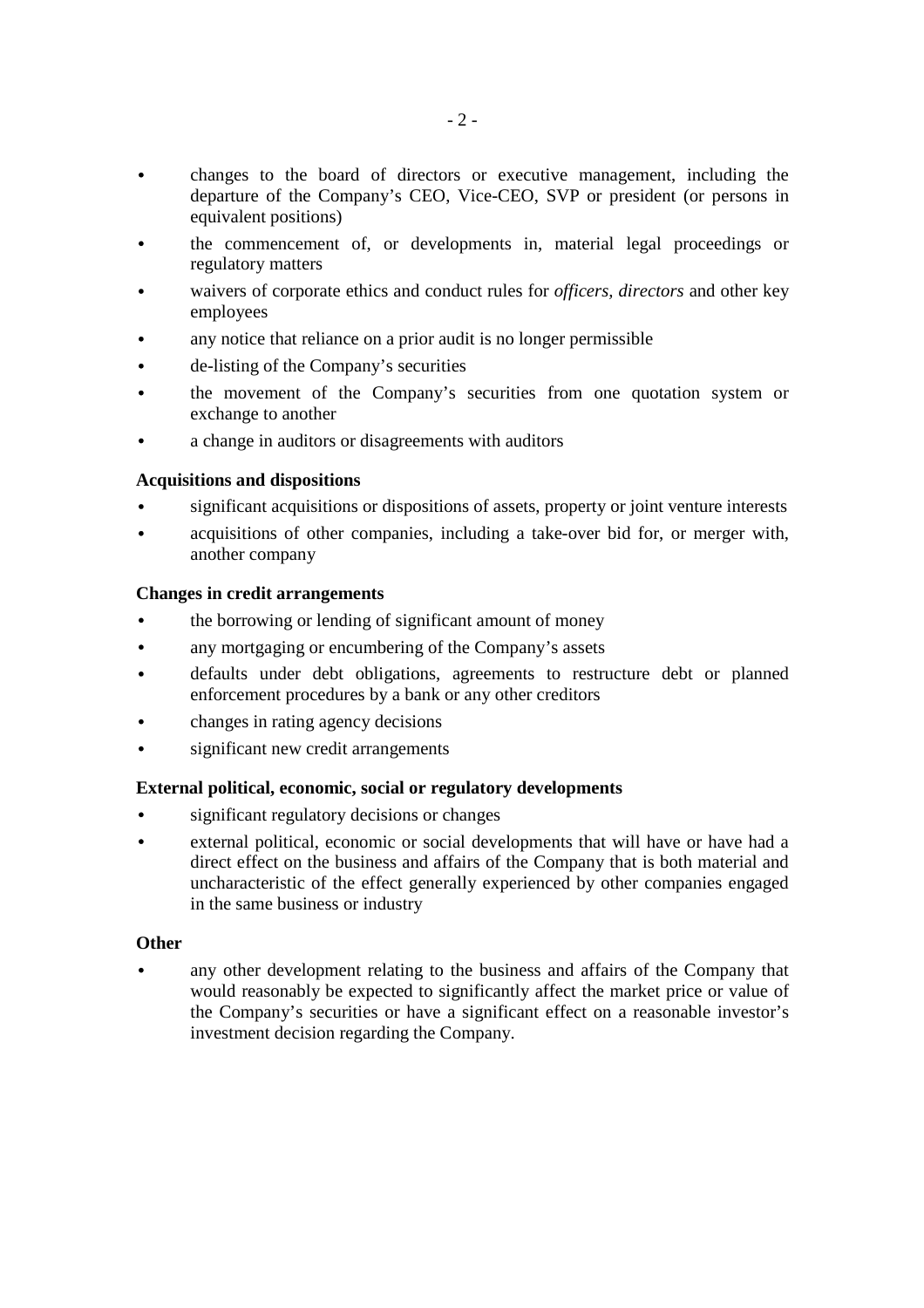## **Appendix C – Communications in the Necessary Course of Business**

Examples of communications in the necessary course of business would generally cover communications with:

- vendors, suppliers or strategic partners on issues such as research and development, sales and marketing and supply contracts,
- other employees, consultants, *officers* and *directors*,
- lenders, legal counsel, auditors, underwriters, financial and other professional advisors to the Company,
- parties to negotiations,
- labour unions and industry associations.
- government agencies and non-governmental regulators, and
- credit rating agencies (provided that the information is disclosed for the purpose of assisting the agency to formulate a credit rating and the agency's ratings generally are or will be publicly available).

The communication of confidential *material information* may be in the necessary course of business if made:

- to private placees in connection with a private placement financing for the Company, and
- to controlling shareholders of the Company.

In either situation, the Company will generally disclose the *material information* provided to the private placee or the controlling shareholder at the earliest opportunity.

Securities laws prohibit any *person* that is proposing to make a take-over bid, become a party to a reorganization, amalgamation, merger, arrangement or similar business combination or acquire a substantial portion of a company's property from informing anyone of *material information* that has not been generally disclosed. The only exception is where the disclosure is in the necessary course of business to effect the take-over bid, business combination or acquisition.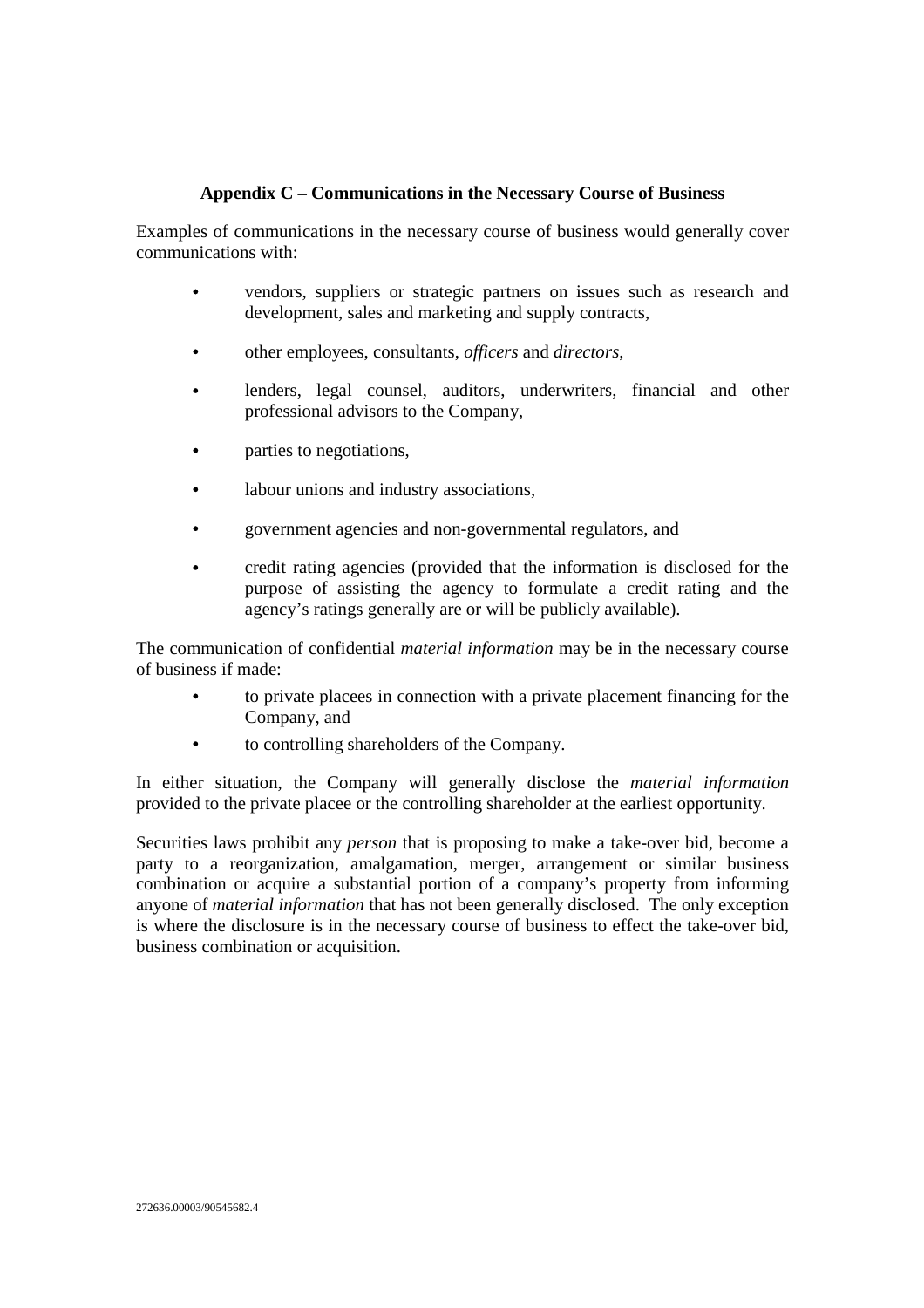## **Appendix D – Treatment of Confidential Information**

- 1. *Material information* should not be discussed with anyone, except in the necessary course of business on a strict need-to-know basis.
- 2. Documents and files containing confidential information should be kept in a safe place to which access is restricted to individuals who need to know that information in the necessary course of business, and code names should be used if necessary.
- 3. Confidential matters should not be discussed in places where the discussion may be overheard, such as elevators, hallways, restaurants, airplanes or taxis.
- 4. Confidential documents should not be read or displayed in public places and should not be left where others can retrieve them.
- 5. Employees must ensure they maintain the confidentiality of information in their possession outside of the office as well as inside the office.
- 6. Transmission of documents by electronic means, such as by fax or directly from one computer to another, should be made only where it is reasonable to believe that the transmission can be made and received under secure conditions.
- 7. Unnecessary copying of confidential documents should be avoided and documents containing confidential information should be promptly removed from conference rooms and work areas after meetings have concluded. Extra copies of confidential documents should be shredded or otherwise destroyed.
- 8. Access to confidential electronic data should be restricted through the use of passwords.
- 9. Disclosure of the whereabouts of Company personnel involved in special projects who are away from the office, or the presence in the office of specific visitors, should be avoided, except where specifically authorized.
- 10. Confidential information about the Company should not be posted on the Internet.
- 11. In order to ensure that no material information that has not been publicly disclosed is inadvertently disclosed, *directors*, *officers*, employees and consultants are prohibited from participating in Internet chat rooms, social media sites or newsgroup discussions on matters pertaining to the Company's activities or its securities. Company personnel who encounter statements pertaining to the Company on the Internet should advise a member of the Disclosure Committee immediately, so the statements may be monitored.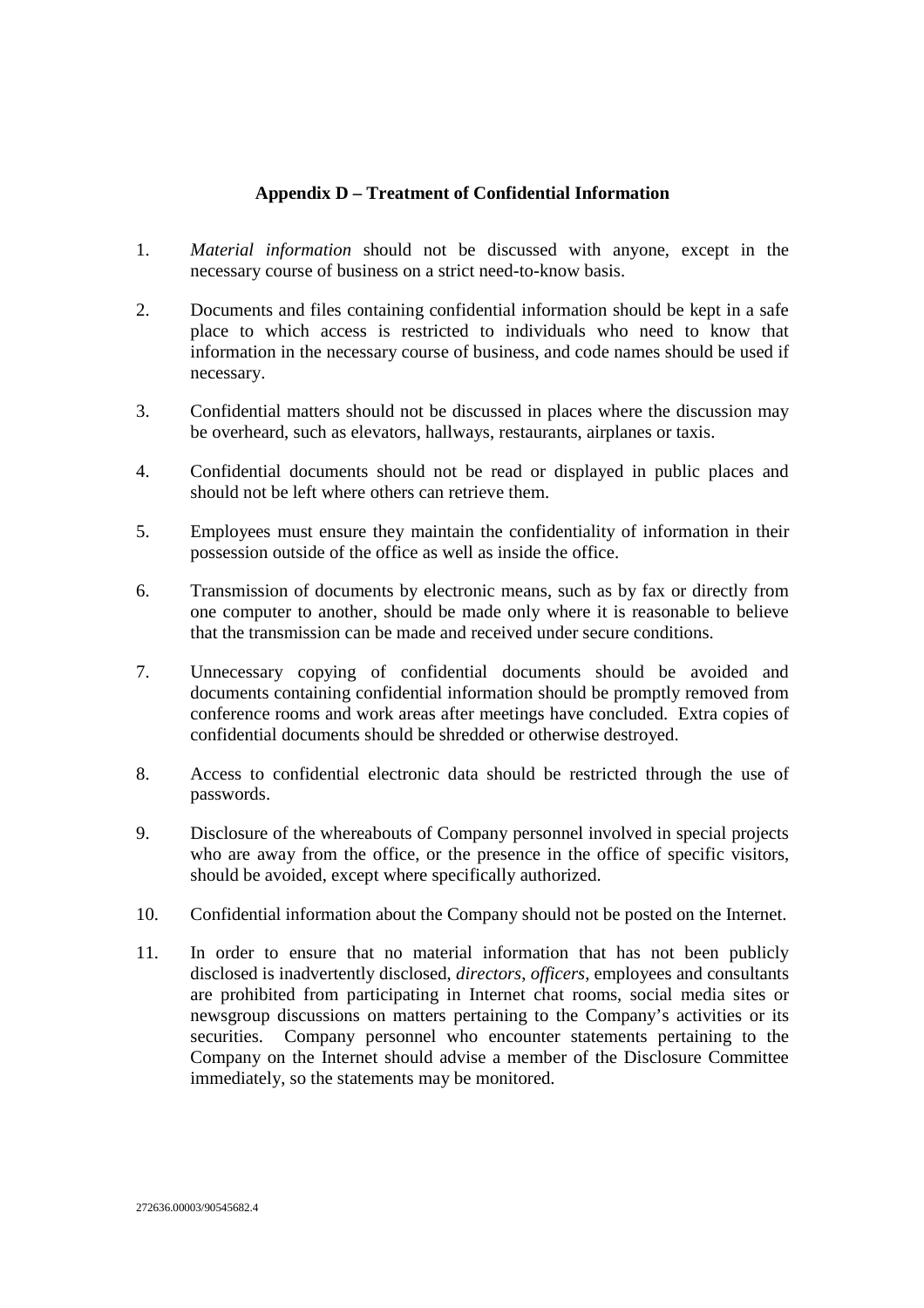## **Appendix E – Filing Insider Reports**

This guide is provided for information purposes only. In addition, it only covers insider filing requirements under Canadian securities laws and not the laws of any other jurisdiction.<sup>6</sup> It is the insider's, and not the Company's, responsibility to file insider reports in compliance with all applicable securities laws.

Italicized words used in this Appendix have specific meanings set out in Appendix A – Glossary to the Company's Corporate Disclosure and Trading Policy.

#### 1. **What is an Insider Report?**

Insider reports must be filed by all *insiders* of the Company under applicable securities laws to report the ownership of, and trades in, securities of the Company. Only *insiders* who own or control securities of the Company need to file insider reports.

#### 2. **What Securities Must Be Reported?**

Generally, in an insider report, the *reporting insider* must report his, her or its initial holdings, and any changes in these holdings, of any securities of the Company.

All securities of the Company that are *beneficially owned*, directly or indirectly, by the *reporting insider*, or over which the *reporting insider* exercises *control* or *direction*, must be reported. A *reporting insider beneficially owns* securities held by others when those securities should be grouped with the *reporting insider's* holdings, for example, if shares are held indirectly through a company *controlled*  or *directed* by the *insider*, or through a trustee, legal representative, agent or other intermediary.

Whether a *reporting insider controls* or *directs* securities depends on the facts. For example, a *reporting insider controls or directs* securities if the *reporting insider* has the power to direct the voting of securities through a voting trust or other similar arrangement (written or unwritten), or if the *reporting insider* has discretionary investment power over securities.

If the *reporting insider's* spouse holds securities of the Company and the *reporting insider* has no *control or direction* over those holdings, those holdings do not have to be reported by the insider.

-

<sup>6</sup> For example, if the Company is registered or required to file periodic reports with the United States Securities and Exchange Commission, U.S. securities law advice is required with respect to U.S. insider filing requirements.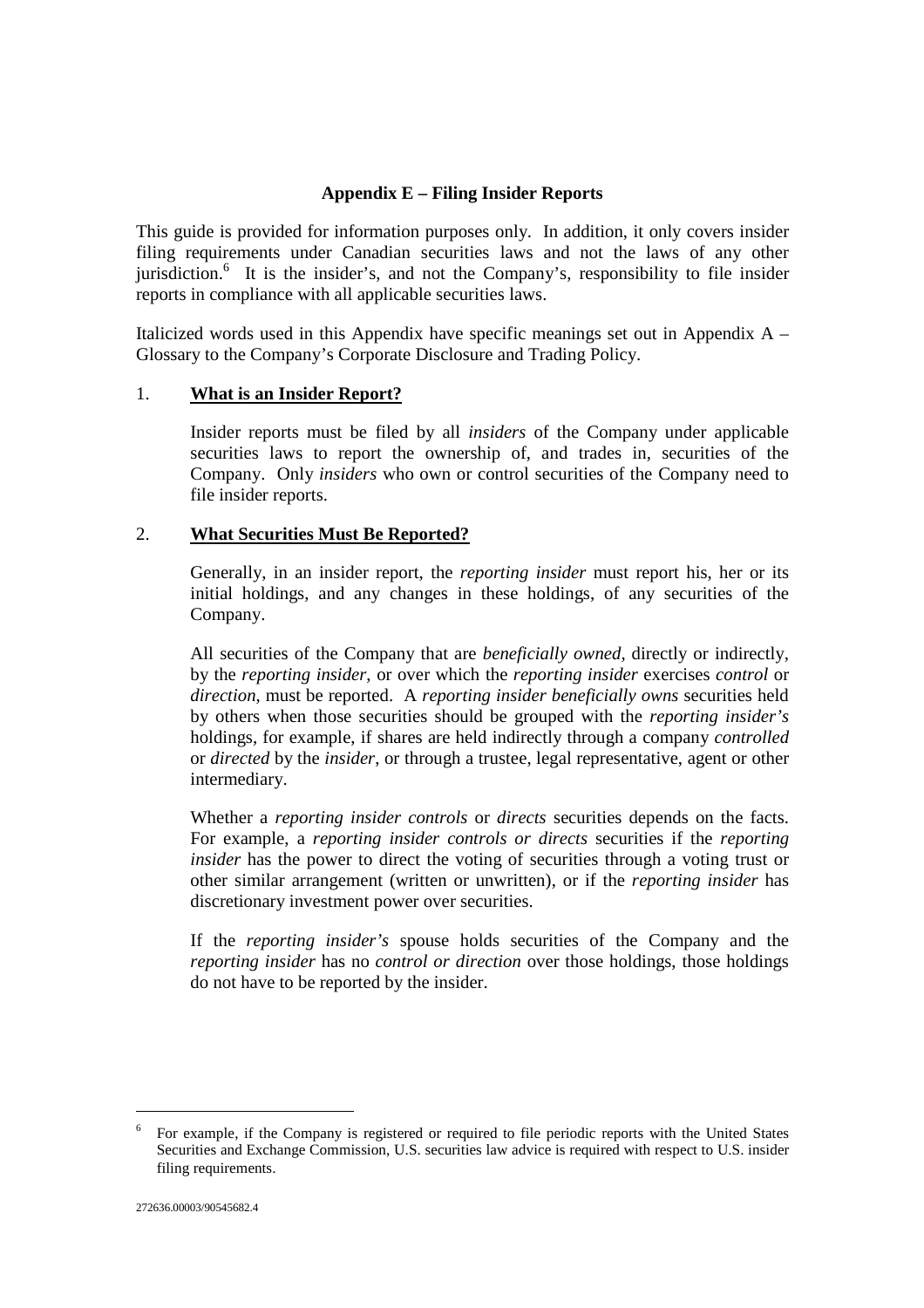## 3. **Initial Reports**

*Reporting insiders* must file an insider report within **10 days** of becoming a *reporting insider* of the Company to report his, her or its securities holdings in the Company.

#### 4. **Subsequent Reports**

If there is any change in the *reporting insider's* holdings, an *insider* report must be filed within **5 days** of the change. It is necessary to report every transaction involving a change in ownership. For example, if a *reporting insider* sells 100 shares and then buys 100 shares later in the same month, both transactions must be reported. If a *reporting insider* transfers shares from his, her or its name to an agent, nominee or custodian (for example, if shares are transferred to a Registered Retirement Savings Plan), the transfer must also be reported. Ownership is deemed to pass on the date of the trade (i.e., at the date the offer to buy or sell is accepted) and not on the settlement date.

## 5. **Stock Options**

Stock options are securities and trades in stock options by *reporting insiders* must be reported. Generally, subject to certain exceptions discussed below, an insider report must be filed within **5 days** whenever:

- (a) the *reporting insider* is granted a stock option,
- (b) the *reporting insider* exercises the stock option (or, if applicable, a tandem *share appreciation right*, or SAR),
- (c) the stock option terminates or expires, or

(d) the *reporting insider* sells the underlying shares acquired on exercise of the stock option.

#### 6. **Insider Reporting Exemptions**

## Exemption from Insider Reporting for Acquisitions under Automatic Share Purchase Plans

Securities acquired by a *director* or *officer* of the Company or of a *subsidiary* of the Company under an *automatic securities purchase plan* during a calendar year that have not been disposed of or transferred, or securities that have been disposed of or transferred: (i) to satisfy tax withholding obligations in certain circumstances, or (ii) in circumstances where the disposition or transfer is incidental to the operation of the *automatic securities purchase plan* and does not involve a discrete investment decision by the *director* or *officer*, need only be reported on or before March 31 of the next of the calendar year. If securities are otherwise disposed of or transferred during the calendar year an insider report must be filed within **5 days** of each such disposal or transfer.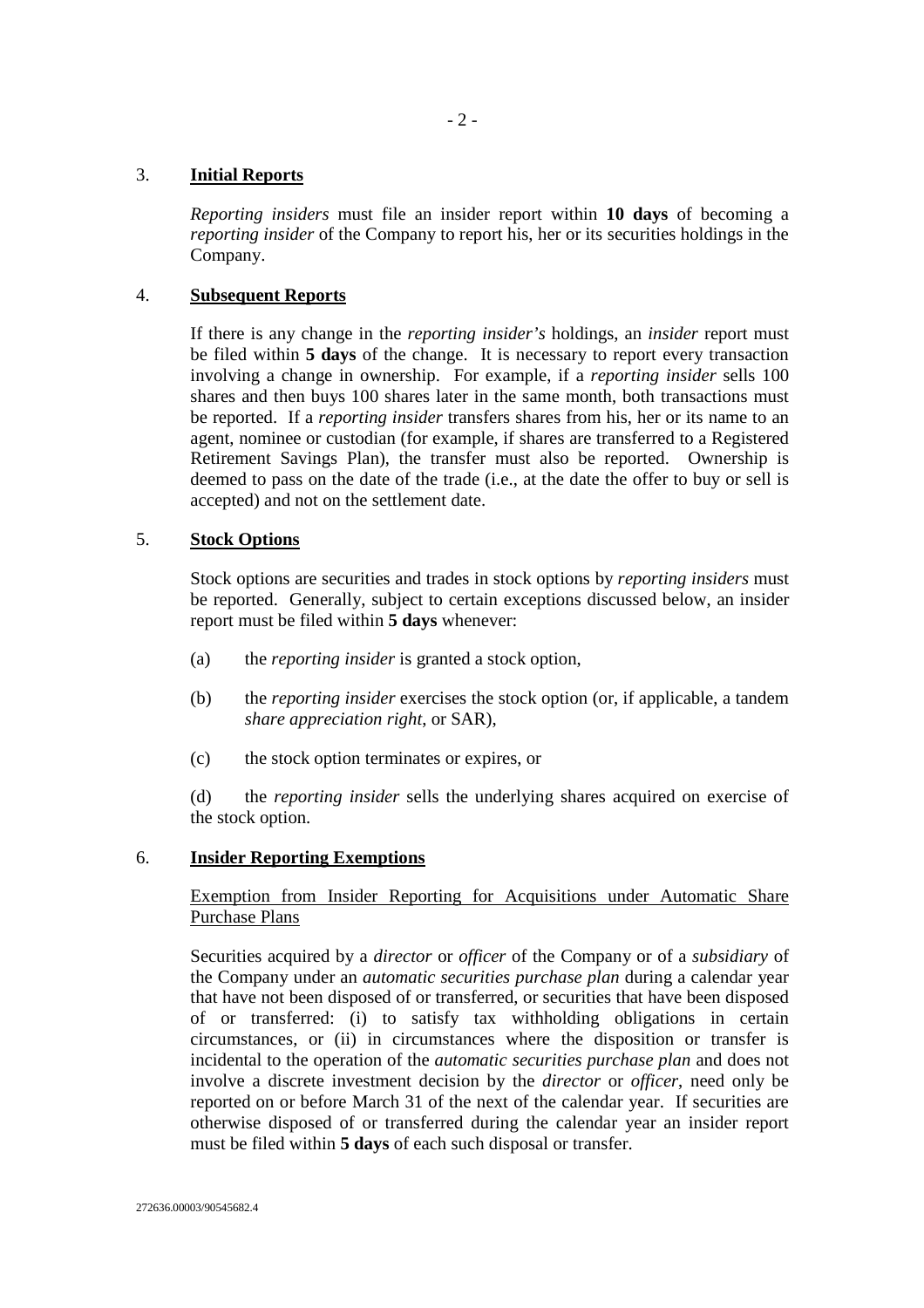This exemption permitting alternative reporting as described above is not available:

(a) if the securities were acquired pursuant to a *lump-sum provision* of the *automatic securities purchase plan*.

#### Reporting for Certain Issuer Events

*Reporting insiders* of the Company do not have to report changes to their holdings if the change is the result of an "issuer event". An "issuer event" means a stock dividend, stock split, consolidation, amalgamation, reorganization, merger or other similar event that affects all holdings of a class of securities of the Company in the same manner, on a per share basis. These changes must be disclosed on the next insider report filed by the *reporting insider* disclosing subsequent changes to the *reporting insider's* holdings.

#### Other Exemptions

The Company will advise *reporting insiders* of any other exemptions obtained by the Company for relief from the insider reporting requirements.

#### 7. **How to File Insider Reports**

Insider reports must be filed in all provinces where the Company is a reporting issuer.

SEDI is a Canada-wide internet-based system, developed by the Canadian Securities Administrators, for filing insider reports. Insider reports with respect to the securities of the Company must be filed electronically and not manually or by facsimile.

SEDI changes the method of filing insider reports, but it does not change the obligation to file insider reports within the prescribed time periods. *Reporting insiders* are encouraged to designate one SEDI filer for all of the companies for which they are *reporting insiders*.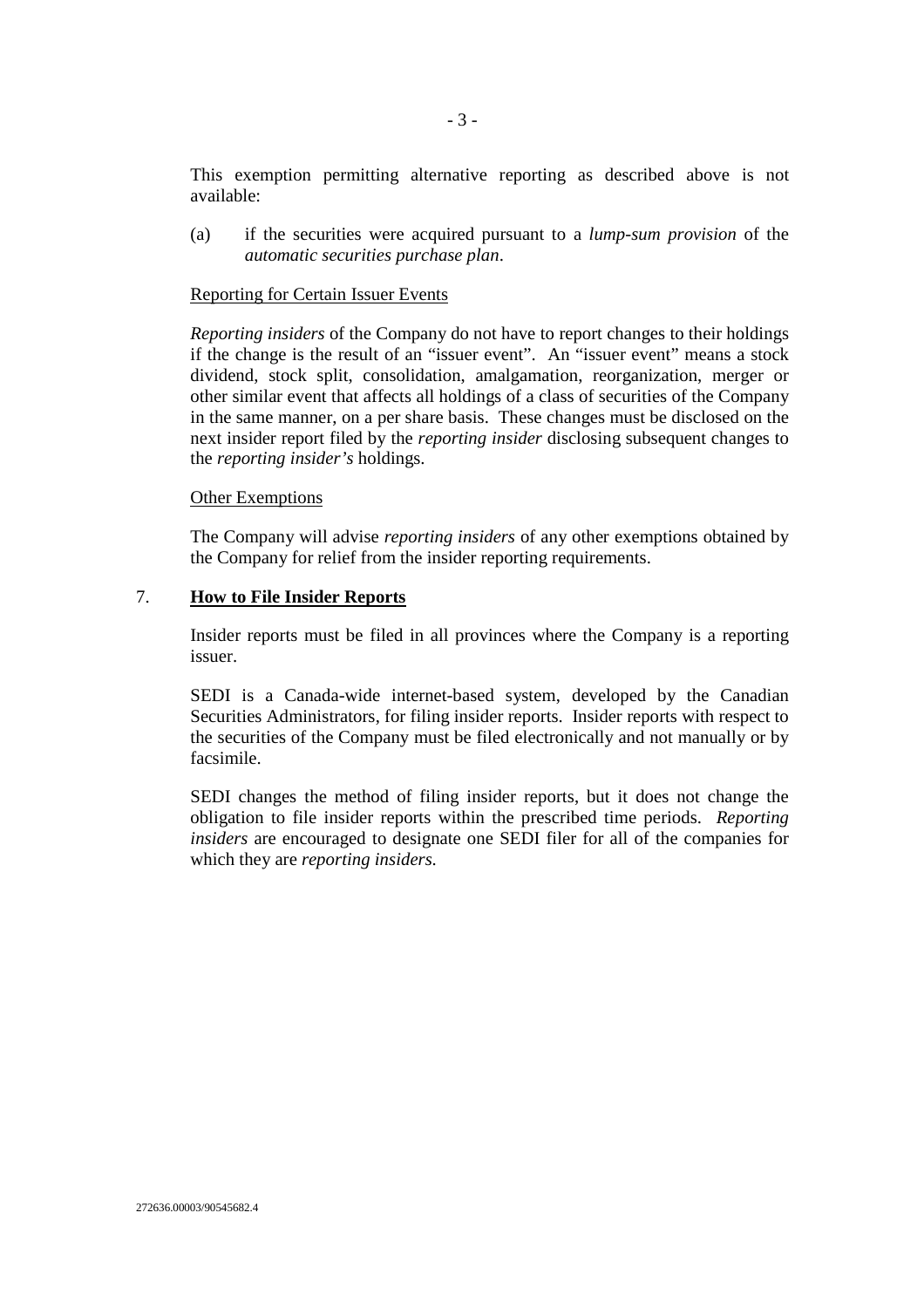## **Appendix F – Contacts with Securities Professionals (Including Analysts), Investors and the Media**

Examples of specific issues that are appropriate for briefings with analysts, institutional and other investors, other market participants and the media include:

- descriptions of the markets in which the Company currently operates, including market size, growth rate (either historic or by citing projections of external experts), target customers, etc;
- corporate history, strategy and objectives to the extent previously publicly disclosed;
- product descriptions; and
- the Company's previously disclosed position in the market relative to its competitors.

Examples of specific issues that should be avoided include:

- significant data, and in particular financial information such as sales and profit figures,
- any discussion relating to management's comfort with previous revenue and earnings guidance (this applies to current and future quarters, as well as the current and future fiscal years);
- any discussion related to changes in the condition of the Company's markets, since such comments may give an indication of the Company's comfort with its previous guidance;
- any discussion related to changes in the Company's reporting practices;
- any discussion related to customer wins that have not yet been press released;
- any discussion of personnel changes that have not been press released; and
- any discussion of future features and functionality in the Company's products that have not been press released.